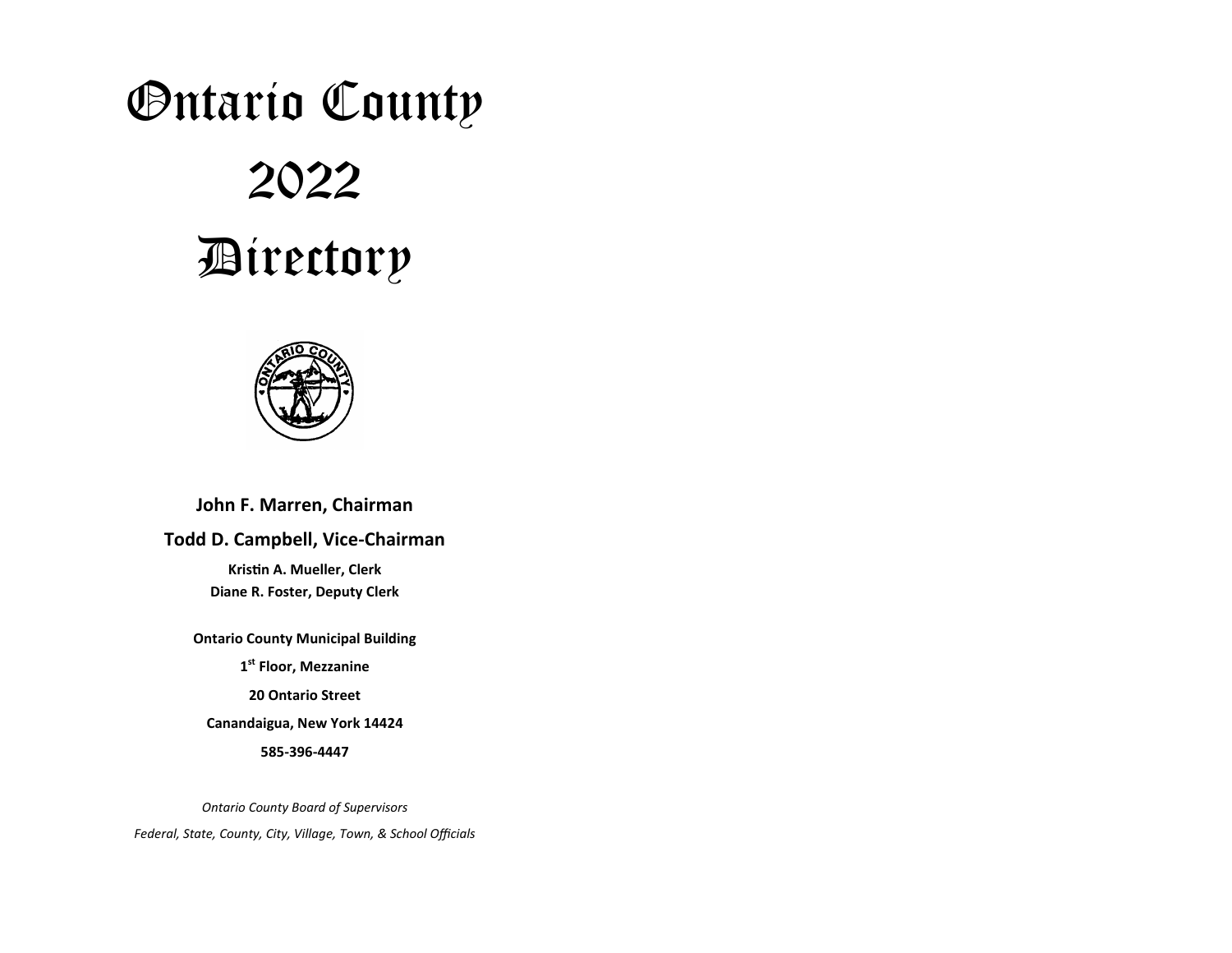# Ontario County Board of Supervisors

**John F. Marren, Chairman Todd D. Campbell, Vice-Chairman Krisn A. Mueller, Clerk Diane R. Foster, Deputy Clerk**

#### **2022 Regular Board Meeting Location**

**74 Ontario St. 2nd Floor, Board of Supervisors Chambers Canandaigua, NY 14424**

#### **Organizational Meeting January 6, 2022@ 4:30 PM**

Meeting Dates Thursday, January 27, 2022 Thursday, February 17, 2022 Thursday, March 10, 2022 Thursday, March 31, 2022 Thursday, April 21, 2022 Thursday, May 12, 2022 Thursday, June 2, 2022 Thursday, June 23, 2022 Thursday, July 14, 2022 Thursday, September 15, 2022 Thursday, August 4, 2022 Thursday, August 25, 2022 Thursday, October 6, 2022 Thursday, October 27, 2022 Thursday, November 17, 2022 Thursday, December 8, 2022 Thursday, December 22, 2022 **~~~~~~~~~~~~~~~~~~~~~~~~~~~~~~~~~~~~~~~~~~~~~~~~~~~**

# **STANDING COMMITTEES FOR 2022**

## **GOVERNMENTAL OPERATIONS AND INSURANCE**

Legislative Board, Clerk to the Board of Supervisors, County Administrator, County Attorney, Bureau of Motor Vehicles, Real Property Tax Services, Board of *Elections, Records and Archives, County Historian, Board of Ethics, Dog Control,* Humane Society, Information Technology, Regulatory Compliance, County Insurance Programs, Risk Management, Workers' Compensation.

#### **HEALTH AND HUMAN SERVICES**

*Mental Health, Public Health, Coroners, Ontario ARC, Department of Social Services, PINS, STOP-DWI Program, Traffic Safety Board, Youth Bureau, Workforce Development/Workforce Investment Board, Office for the Aging, Veterans Services Agency*

# **PLANNING AND ENVIRONMENTAL QUALITY**

*Planning, County Planning Board, Agriculture, Cooperative Extension Liaison,* **Soil and Water Conservation District, Economic Development, Tourism Promo***on, Monitoring & Management of Landfill Lease, Sustainability & Solid Waste Management, Solid Waste Management Plan & Environmental Issues.*

#### **PUBLIC SAFETY**

District Attorney, Sheriff, Correctional Facility, Probation and Community Correc*ons, Emergency Management Office, Public Defender, Conflict Defender,*  Assigned Counsel, NYS Office of Court Administration.

#### **PUBLIC WORKS**

**Department of Public Works, Capital Improvement Plan, Parks and Recreation,** *Engineering, Building and Grounds, Highways and Bridges, County Sewer Districts, Fleet Management, Weights and Measures, Courier Services, Finger Lakes Community College Projects.*

#### **WAYS AND MEANS**

*County Treasurer, Department of Finance, County Budget, Capital Improvement Financing, County Purchasing, Fixed Assets Inventory, Finger Lakes Community College Financing, Department of Human Resources and Labor Relations.*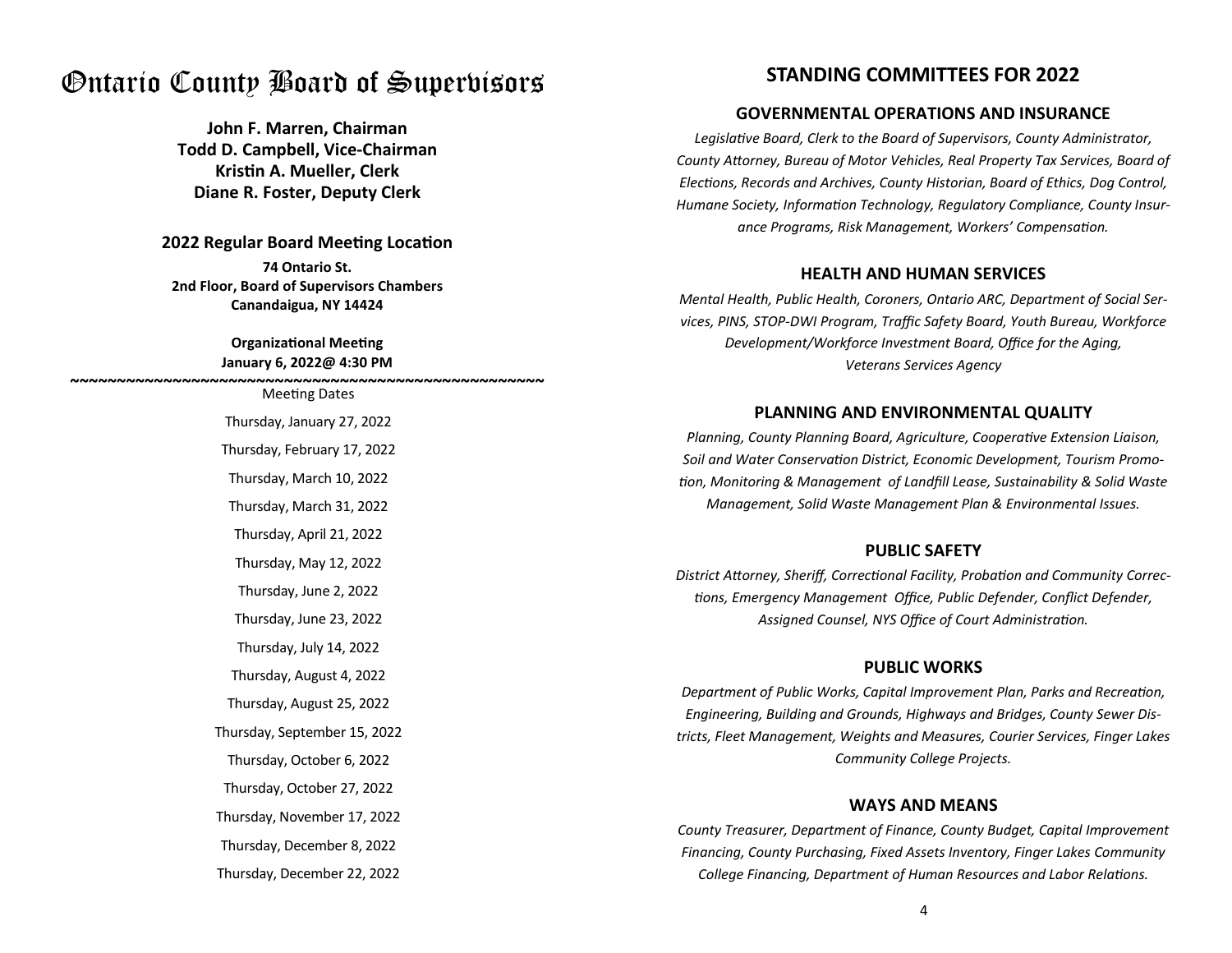|                                    |                    | <b>2022 SUPERVISORS</b>              |                                                                                                                | Geneva City   | $\ast$ D | Louis H. Guard          | 70 Maxwell Avenue<br>Geneva, NY 14456                                                                          |
|------------------------------------|--------------------|--------------------------------------|----------------------------------------------------------------------------------------------------------------|---------------|----------|-------------------------|----------------------------------------------------------------------------------------------------------------|
| <b>Bristol</b>                     | R                  | Robert A. Green, Jr.                 | 6557 County Road 32<br>Canandaigua, NY 14424<br>Res.: 585-229-5244<br>T.H.: 585-229-2400                       | Geneva City   | *D       | James G. Petropoulos    | Cell: 315-694-2782<br>506 Exchange St.<br>Geneva, NY 14456<br>Cell: 347-229-4030                               |
| Canadice                           | $*R$               | Christopher R. Vastola               | 5480 County Road 36<br>Honeoye, NY 14471<br>Cell:585-367-2904<br>T.H.: 585-367-2050                            | Gorham        | R        | Frederick S. Lightfoote | 3090 DePew Road<br>Stanley, NY 14561<br>Cell: 575-526-6246                                                     |
| Canandaigua<br>Town                | $\,{}^*\mathsf{R}$ | Jared J. Simpson                     | 2735 Cooley Road<br>Canandaigua, NY 14424<br>Cell: 585-749-7527<br>T.H.: 585-394-1120                          | Hopewell      | R,c      | William B. Namestnik    | T.H.: 585-526-5231<br>4365 County Road 46<br>Canandaigua, NY 14424<br>Cell: 585-703-4227<br>T.H.: 585-957-6226 |
| Canandaigua<br>City<br>Canandaigua | D<br>R,c           | David B. Baker<br>Richard S. Russell | 197 North Main Street<br>Canandaigua, NY 14424<br>Res.: 585-394-0465<br>121 Holiday Harbour                    | Manchester    | R        | David W. Phillips       | 3906 Route 96<br>Shortsville, NY 14548<br>Cell: 315-945-3991<br>T.H.:585-289-3010, 315-462-6224                |
| City<br>East Bloomfield            | $*$ R              | Frederick A. Wille                   | Canandaigua, NY 14424<br>Cell: 721-4698<br>2585 Wheeler Station Rd.                                            | <b>Naples</b> | R        | Tamara L. Hicks         | 6362 Edson Road<br>Naples, NY 14512<br>Cell: 585-329-6078<br>T.H.:585-374-2111                                 |
|                                    |                    |                                      | Bloomfield, NY 14469<br>Cell: 585-230-8435<br>T.H.:585-657-7700                                                | Phelps        | $*R$     | Norman L. Teed          | 1540 Gifford Road<br>Phelps, NY 14532<br>Cell: 315-548-9535                                                    |
| Farmington                         | $\,{}^*\mathsf{R}$ | Peter V. Ingalsbe                    | 151 Gavin Court<br>Farmington, NY 14425<br>Cell: 585-749-3390<br>T.H.: 315-986-8193                            | Richmond      | R        | Daryl Marshall          | T.H.: 315-548-5691<br>3999 County Road 40<br>Bloomfield, NY 14469<br>Cell: 585-704-7411                        |
| Geneva Town                        | *D, WF, GF         | Mark A. Venuti                       | 329 White Springs Road<br>Geneva, NY 14456<br>Res.: 315-781-2855<br>Office: 375-789-4549<br>T.H.: 315-789-7341 | Seneca        | *R, c    | Andrew R. Wickham       | T.H.: 585-229-5757<br>3619 Flint Road<br>Stanley, NY 14561<br>Cell: 585-729-1478<br>T.H.: 585-526-5595         |
| Geneva City                        | *D, WF             | Dominick T. Vedora                   | 144 South West Street<br>Geneva, NY 14456<br>Res.: 315-789-6839                                                | South Bristol | R,c,i    | Daniel Q. Marshall      | 6774 County Road 12<br>Naples, NY 14512<br>Res.: 585-374-5797<br>T.H.: 585-374-6341                            |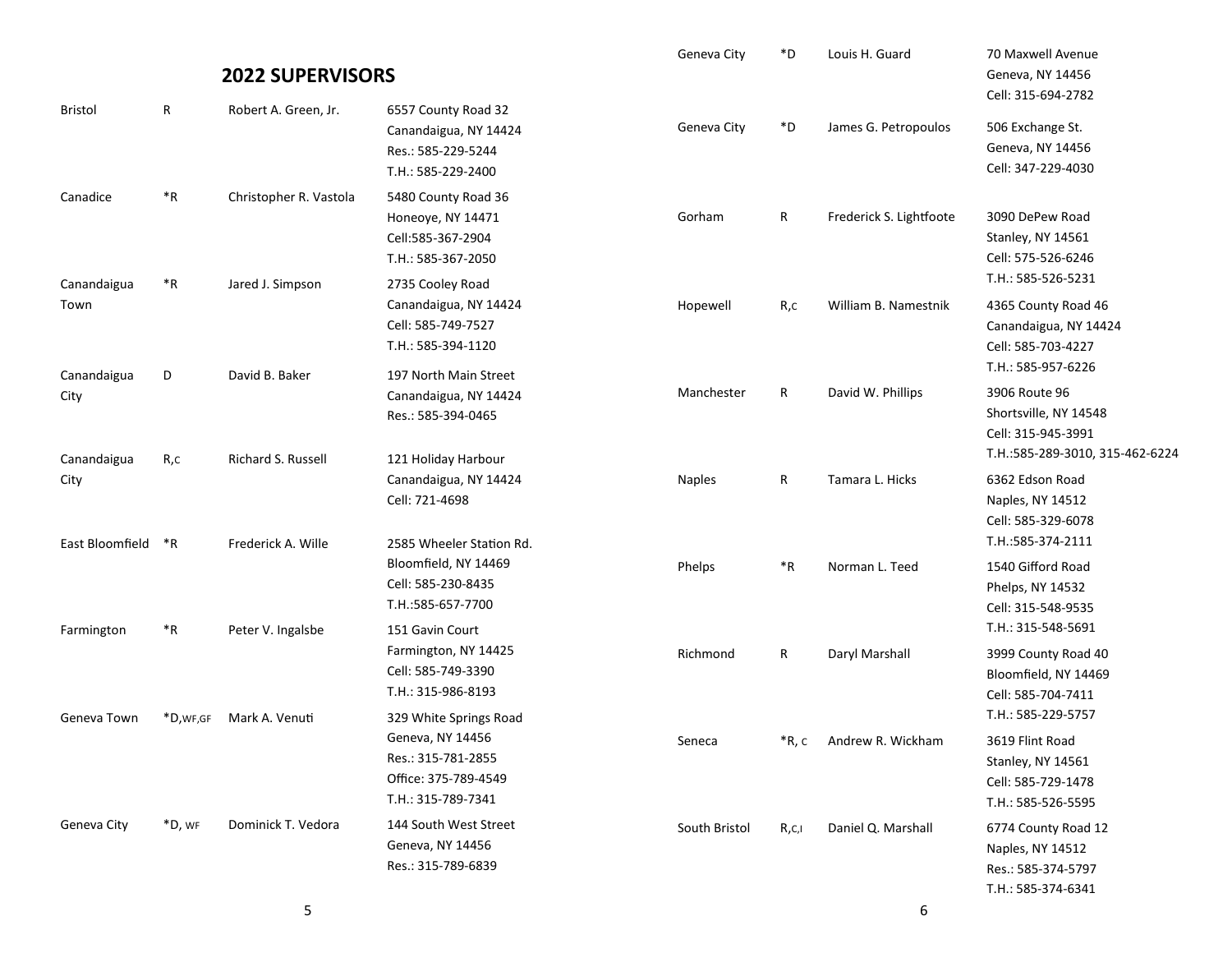| Victor     | $*R, C, I$ | John F. (Jack) Marren | 87 Church Street          |
|------------|------------|-----------------------|---------------------------|
|            |            |                       | Victor, NY 14564          |
|            |            |                       | Res.: 585-924-3444        |
|            |            |                       | T.H.: 585-742-5020        |
| West       | $*R.c$     | Todd D. Campbell      | <b>PO Box 54</b>          |
| Bloomfield |            |                       | West Bloomfield, NY 14585 |
|            |            |                       | Res.: 585-624-7766        |
|            |            |                       | Cell: 585-820-3406        |
|            |            |                       | $T.H.: 585-24-2461$       |

\* Four –year terms—All others are two –year terms

#### **WEIGHTED VOTE**

#### **OF THE BOARD OF SUPERVISORS (4550)**

| Town/City        | <b>Supervisor</b> | <b>Simple Majority</b> | 2/3 Majority |
|------------------|-------------------|------------------------|--------------|
| <b>Bristol</b>   | Green             | 96                     | 95           |
| Canadice         | Vastola           | 69                     | 69           |
| Canandaigua      | Simpson           | 444                    | 464          |
| Canandaigua City | <b>Baker</b>      | 225                    | 226          |
| Canandaigua City | Russell           | 213                    | 214          |
| East Bloomfield  | Wille             | 152                    | 151          |
| Farmington       | Ingalsbe          | 550                    | 601          |
| Geneva           | Venuti            | 146                    | 144          |
| Geneva City      | Vedora            | 216                    | 217          |
| Geneva City      | Guard             | 163                    | 163          |
| Geneva City      | Petropoulos       | 153                    | 159          |
| Gorham           | Lightfoote        | 170                    | 171          |
| Hopewell         | Namestnik         | 163.                   | 163          |
| Manchester       | Phillips          | 381                    | 394          |
| <b>Naples</b>    | Hicks             | 100                    | 100          |
| Phelps           | Teed              | 273                    | 277          |
| Richmond         | Daryl Marshall    | 142                    | 140          |
| Seneca           | Wickham           | 110                    | 110          |
| South Bristol    | Dan Marshall      | 68                     | 68           |
| Victor           | Marren            | 602                    | 711          |
| West Bloomfield  | Campbell<br>7     | 114                    | 114          |

# **2022 RULES AND ORDER OF BUSINESS ONTARIO COUNTY BOARD OF SUPERVISORS**

RESOLVED, that the following be the rules and order of business of this Board:

#### 1. Organization, Date:

 The Organization Meeting of the Board of Supervisors shall be held on or before January 8 of each year.

#### 2. Organization Meeting:

The Clerk of the Board of Supervisors shall serve upon each member a notice stating the date, time, and place of such meeting to organize the Board and that a Chair will then be selected. The notice shall be served electronically or by mail addressed to each member at his or her last known post office address at least 48 hours before the date of the meeting. The Clerk shall call the members to order and they, by a majority of the weighted vote, shall select the Temporary Chair who shall preside at such meeting until a Permanent Chair is elected by a majority of the Weighted Vote. Rules of Procedure shall be adopted by a majority of the weighted vote, and, following the Organizational Meeting, shall not be waived, amended, or modified without unanimous consent.

3. Committees, Standing:

The Chair of the Board, for the purpose of aiding and assisting the Board in the transaction of its business, shall appoint the following Standing Committees who shall provide general supervision through the County Administrator for the County Departments, Agencies, and activities set opposite them:

#### **GOVERNMENTAL OPERATIONS AND INSURANCE**

*Legislative Board, Clerk to the Board of Supervisors, County Administrator, County Attorney, Bureau of Motor Vehicles, Real Property Tax Services, Board of Elections, Records and Archives, County Historian, Board of Ethics, Dog Control, Humane Society, Information Technology, Regulatory Compliance, County Insurance Programs, Risk Management, Workers' Compensa-*

*tion.*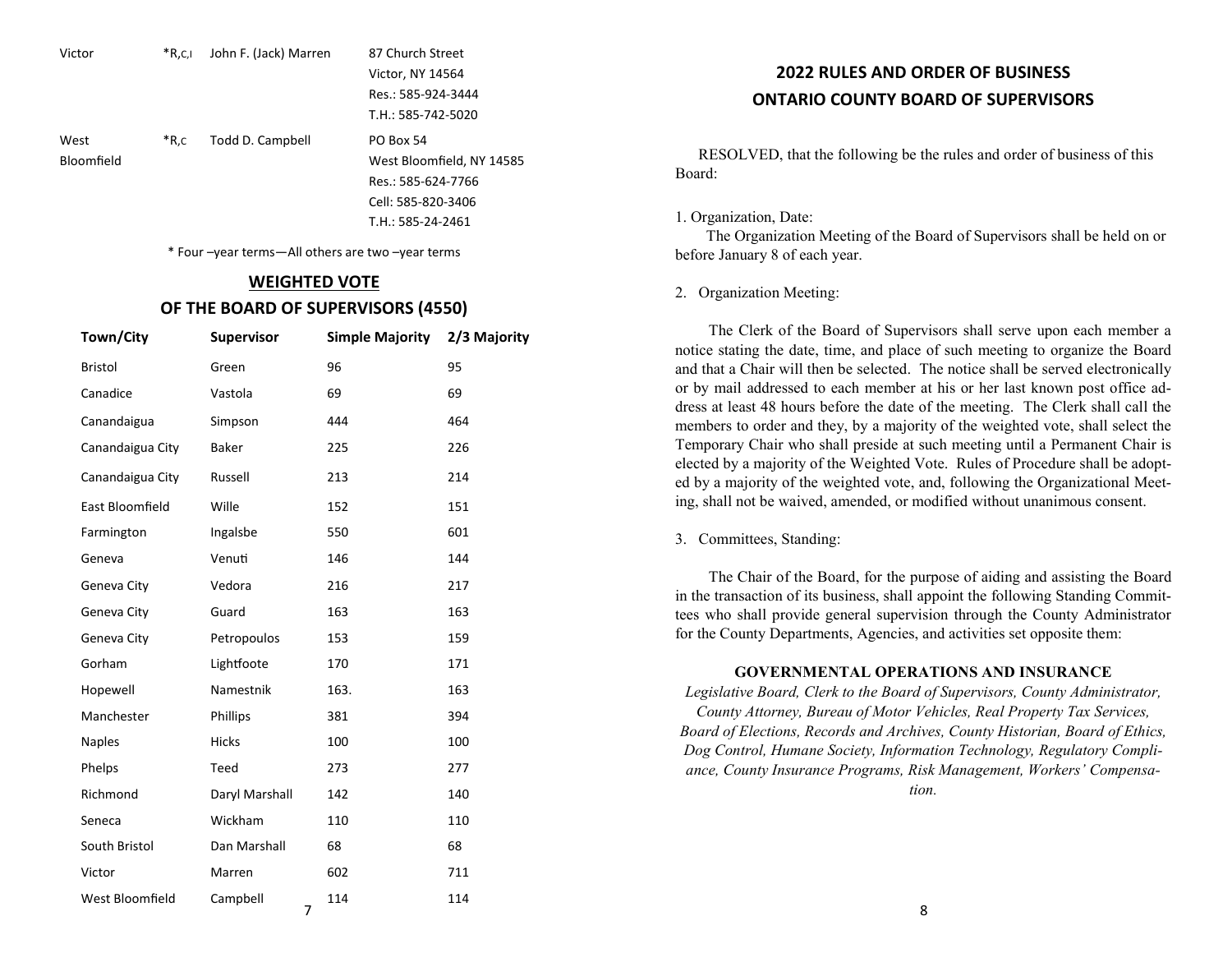#### **HEALTH AND HUMAN SERVICES**

*Mental Health, Public Health, Coroners, Ontario ARC, Department of Social Services, PINS, STOP-DWI Program, Traffic Safety Board, Youth Bureau, Workforce Development/Workforce Investment Board, Office for the Aging, Veterans Service Agency* 

#### **PLANNING AND ENVIRONMENTAL QUALITY**

*Planning, County Planning Board, Agriculture, Cooperative Extension Liaison, Soil and Water Conservation District, Economic Development, Sustainability & Solid Waste Management, Tourism Promotion, Monitoring & Management of Landfill Lease, Solid Waste Management Plan & Environmental Issues* 

### **PUBLIC SAFETY**

*District Attorney, Sheriff, Correctional Facility, Probation and Community Corrections, Emergency Management Office, Public Defender, Conflict Defender, Assigned Counsel, NYS Office of Court Administration.*

#### **PUBLIC WORKS**

*Department of Public Works, Capital Improvement Plan, Parks and Recreation, Engineering, Building and Grounds, Highways and Bridges, County Sewer Districts, Fleet Management, Weights and Measures, Courier Services, Finger Lakes Community College Projects.*

#### **WAYS AND MEANS**

*County Treasurer, Department of Finance, County Budget, Capital Improvement Financing, County Purchasing, Fixed Assets Inventory, Finger Lakes Community College Financing, Department of Human Resources and Labor Relations.*

Four (4) committees shall consist of seven (7) members and two (2) shall consist of six (6) members and designation of which committees will have seven (7) or six (6) members shall be at the discretion of the Board Chair; each Supervisor shall serve on at least 2 standing committees.

A quorum of each of the seven (7) member committees shall consist of four (4) members and that a quorum of each of the six (6) member committees shall consist of three (3) members, and no committee shall act upon any matter unless a quorum is present.

 The Chair and Vice Chair of the Board shall be members ex-officio of each of the Committees of the Board.

It shall be the duty of the Standing Committees to consider, advise, and report to the Board on matters relating to the departments, agencies, and activities, and they shall have the power to decide governmental matters relating to the several departments subject to final approval or disapproval by the Board.

A member of any Standing Committee shall serve at the pleasure of the Chair.

The Committees are authorized and encouraged to accept advice and counsel from citizens who are not members of the Board of Supervisors.

Each Standing Committee shall maintain minutes and file same regularly with the Clerk of the Board of Supervisors.

#### 4. Committees, Special:

The Board may from time to time create and abolish special committees. Any resolution creating a special committee shall specify the powers and duties of the committees and the number of its members. The Chair shall appoint the members of all special committees.

#### 5. Order of Business:

At each session the Order of Business shall be:

- 1. Roll Call and Pledge of Allegiance.
- 2. Reading of the Minutes
- 3. Public Hearing (s) if applicable
- 4. Reports of County Officials
- 5. Privilege of the Floor.
- 6. Presentation of petitions and communications.
- 7. Report of Special Committees.
- 8. Report of Standing Committees.
- 9. Resolutions, motions, and notices.
- 10. Unfinished business.
- 11. Special Order of the day.

The Order of Business shall be incorporated in an Agenda for each meeting, said Agenda to be prepared by the Chair, subject to his or her discretion, except as otherwise provided herein.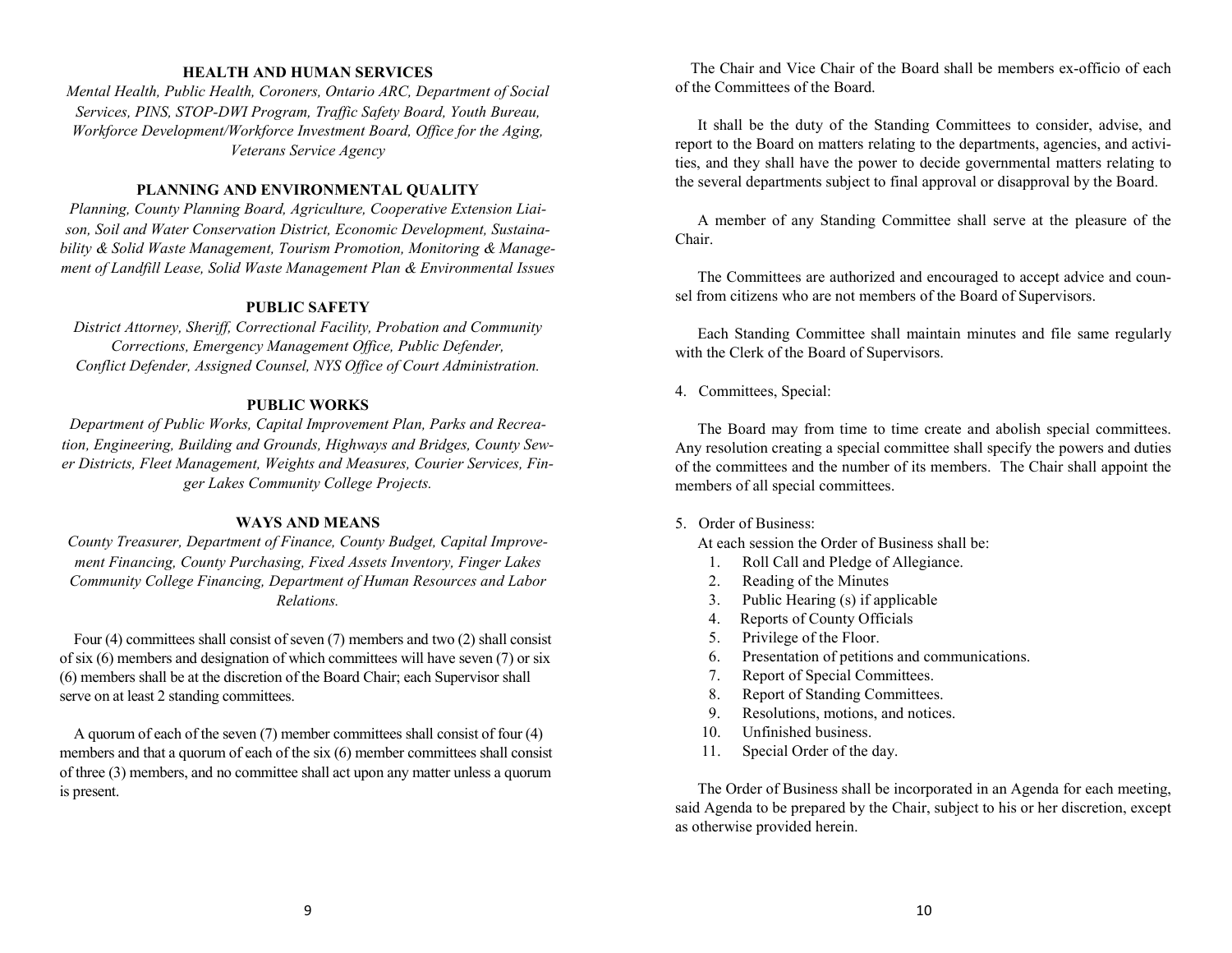Upon the members being called to order, the minutes of the preceding session shall be approved without being read, unless the reading thereof is called for by a member of the Board.

6. Meetings; Vice Chair; Meeting Schedule:

Meeting Schedule: A regular session of the Board of Supervisors shall be held every third Thursday of the year commencing with January 27, 2022, except that the first meeting of the year shall be the organizational session, and the last meeting of the year shall occur on the second Thursday following the previous meeting. All meetings except the organizational meeting shall be held in the evening. The Chair shall take the chair at 6:30 P.M. at each evening session, unless otherwise ordered.

Board Vice Chair: The Chair of the Board shall appoint from among the members of the Board a Vice Chair to serve at his or her pleasure who, in the absence or inability to act of the Chair, shall possess all powers and perform all the duties of the Chair of the Board. A vacancy in the Office of Chair of the Board shall be filled in accordance with County Law Section 151.

Special Meetings: A special meeting shall be held at the call of the Clerk of the Board upon direction of the Chair of the Board of Supervisors or upon written request signed by a simple majority of the members of the Board of Supervisors and shall require notice stating the time, place, and purpose of the special meeting to be served electronically, personally, or by mail upon each member by the Clerk of the Board at least 48 hours before the date fixed for holding such meeting, or a member may waive the service of the notice for such meeting in writing.

Agendas: An Agenda of the Order of Business shall be given to each Supervisor two days prior to the regular meetings. All informational meeting materials shall also be given at such time.

Review of Resolutions: All Supervisors shall review correspondence, proposed resolutions, or any other matters presented to them prior to the scheduled Board meeting.

7. Order:

The Chair shall preserve order and decorum and shall decide all questions of order, including but not limited to the interpretation of the Rules and Order of Business, subject to an appeal by the Board.

8. Chair, Right to Vote:

The Chair shall in all cases have the right to vote.

9. Members, Speaking:

Every member, previous to his or her speaking, shall rise if able from his or her seat and address himself or herself to the Chair. A member in attendance via video conferencing shall press the raise the hand button or show in the camera their hand is raised to be recognized by the Chair to speak in turn with the members in the room.

### 10. Order, Speaking:

When two or more members shall rise at once, the Chair shall name the member who is to speak first.

# 11. Order, Speaking:

No member shall speak more than once on any question until every member choosing to speak shall have had the opportunity to speak.

# 12. Order:

A member called to order shall immediately come to order, and, if standing, be seated, except that he or she be permitted to explain. If an appeal be taken from the decision of the Chair, the Board shall decide the case without debate, and the question shall be stated by the Chair to be, "Shall the decision of the Chair be overruled by the Board?"

13. Privilege of the Floor, Chair:

Persons not members of the Board may, with the Chair's permission, be permitted to speak in regard to matters pending before the Board.

### 14. Voting, Requirement of:

Every Supervisor present when a vote is stated by the Chair shall vote thereon, unless excused by the Chair. When excused by the Chair the reason for abstaining or being excused shall be stated publicly.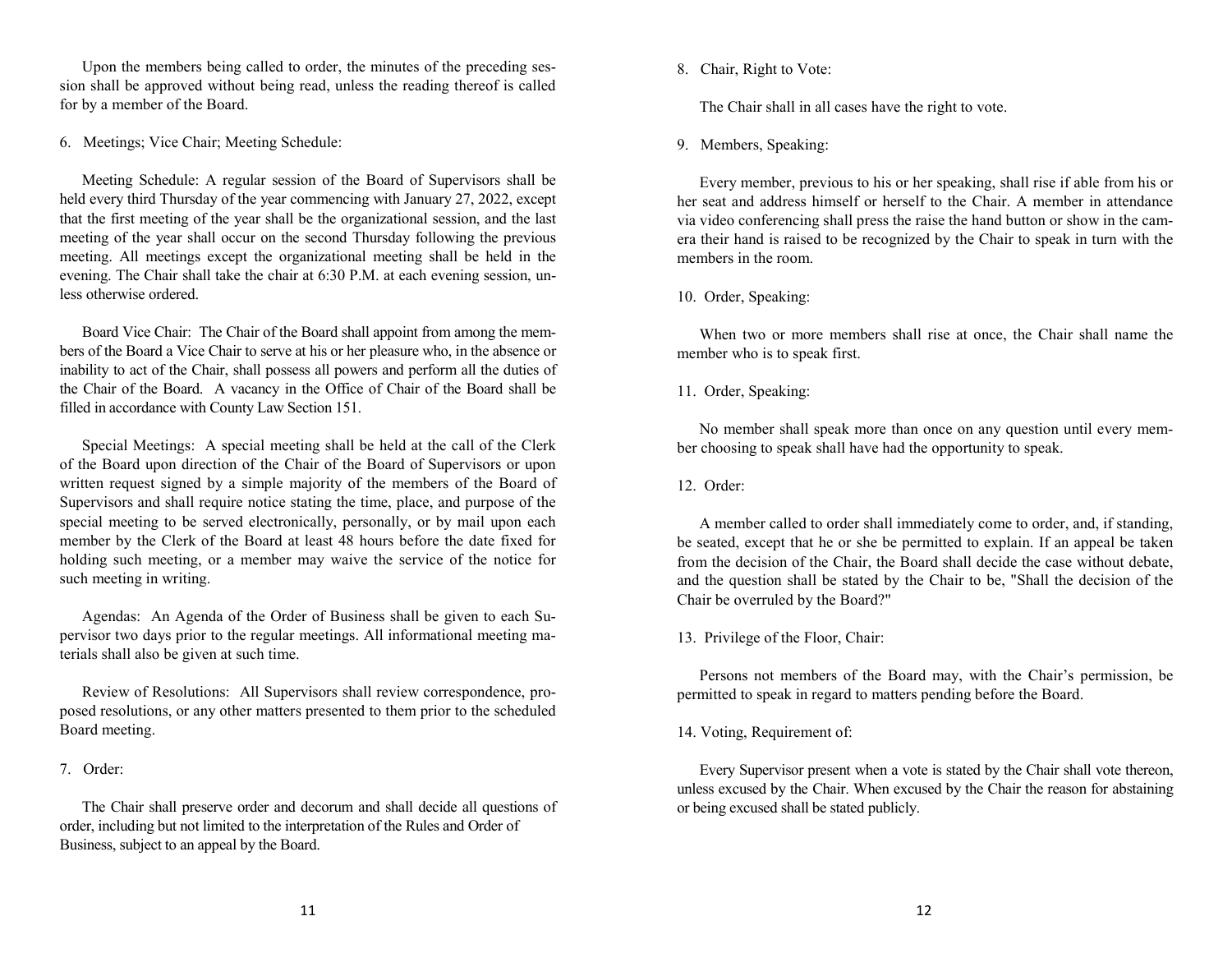#### 15. Motions, Offering and Seconding:

All motions shall be first offered, then seconded, then stated by the Chair before debate, and then debated, except that a member invoking the rule to divide a question (Rule No. 17) shall require no second, no debate, and no vote. All motions requiring a vote shall be decided by a total majority of the weighted vote, except the following motions:

- to put the question which shall require two-thirds of the weighted vote
- a resolution to standardize, which shall require two-thirds of the weighted vote
- a motion to approve any project in the program budget of the capital improvement plan, scheduled to be funded through bonding, which shall require two-thirds of the weighted vote
- except where otherwise required by law.

#### 16. Motions, Withdrawal:

After a motion is stated by the Chair, it shall be before the Board, but may be withdrawn by the person offering the motion and the person seconding the motion at any time before decision or amendment.

#### 17. Motions, Dividing the Question:

If any question in debate contains several distinct propositions, any member may have the same divided for purposes of debate and voting. (See Rule No. 15)

#### 18. Motions, When in Order:

When a question is under debate, no motion shall be received except:

- to amend the question,
- to put the question,
- to adjourn it to a day certain,
- to table it,
- to commit it to a committee,
- or a motion to adjourn the Board.
- 19. Motions, When in Order:

A motion to adjourn shall always be in order.

#### 20. Resolutions, Names of Members in Minutes:

The names of the members offering and seconding a resolution shall be entered in the minutes. Any member attending the meeting via video conferencing shall state their name when offering or seconding a motion. The Chair shall repeat the name of the member offering the first and second of each motion.

#### 21. Votes, When Recorded:

The ayes and noes upon a question shall be taken and entered in the minutes, when required by law or if requested by any member. The Chair of the Committee and then the members of the Committee offering the resolution shall be polled first.

#### 22. Reconsideration, Motion for:

No motion for reconsideration shall be in order unless the motion be made on the same day or on the next session day following that on which the decision proposed to be reconsidered took place. The motion to reconsider must be made by a member who voted with the majority upon the decision to be reconsidered. Where any motion or resolution failed to receive a majority of the weighted voting power of the Board, the motion to reconsider must be made by a member who voted in the negative. A motion to reconsider having been put and lost shall not be renewed nor shall any subject be a second time reconsidered without unanimous consent of the members present and voting.

Notwithstanding the above; any member necessarily absent may, at the next regular session after the adoption or consideration of any motion or resolution, move a reconsideration of the same. Any motion to reconsider shall not be in order at a subsequent regular meeting unless said motion is filed with the Clerk of the Board in accordance with Rule 32, or at a special meeting unless said motion is properly noticed in accordance with Rule 6.

No member, whose attendance at any session has been noted in the record thereof, but who was absent at the time of the adoption or reconsideration of any motion or resolution at such session, shall be deemed to have been "necessarily absent" unless prior to such absence he or she shall have been excused by the Chairman, such excuse to be noted in the minutes.

#### 23. Rules, Waiver of:

No standing rule or order shall be rescinded, suspended, or changed or any additional rule or order be adopted thereto except by unanimous vote of the members present and voting at a regular or adjourned or special session.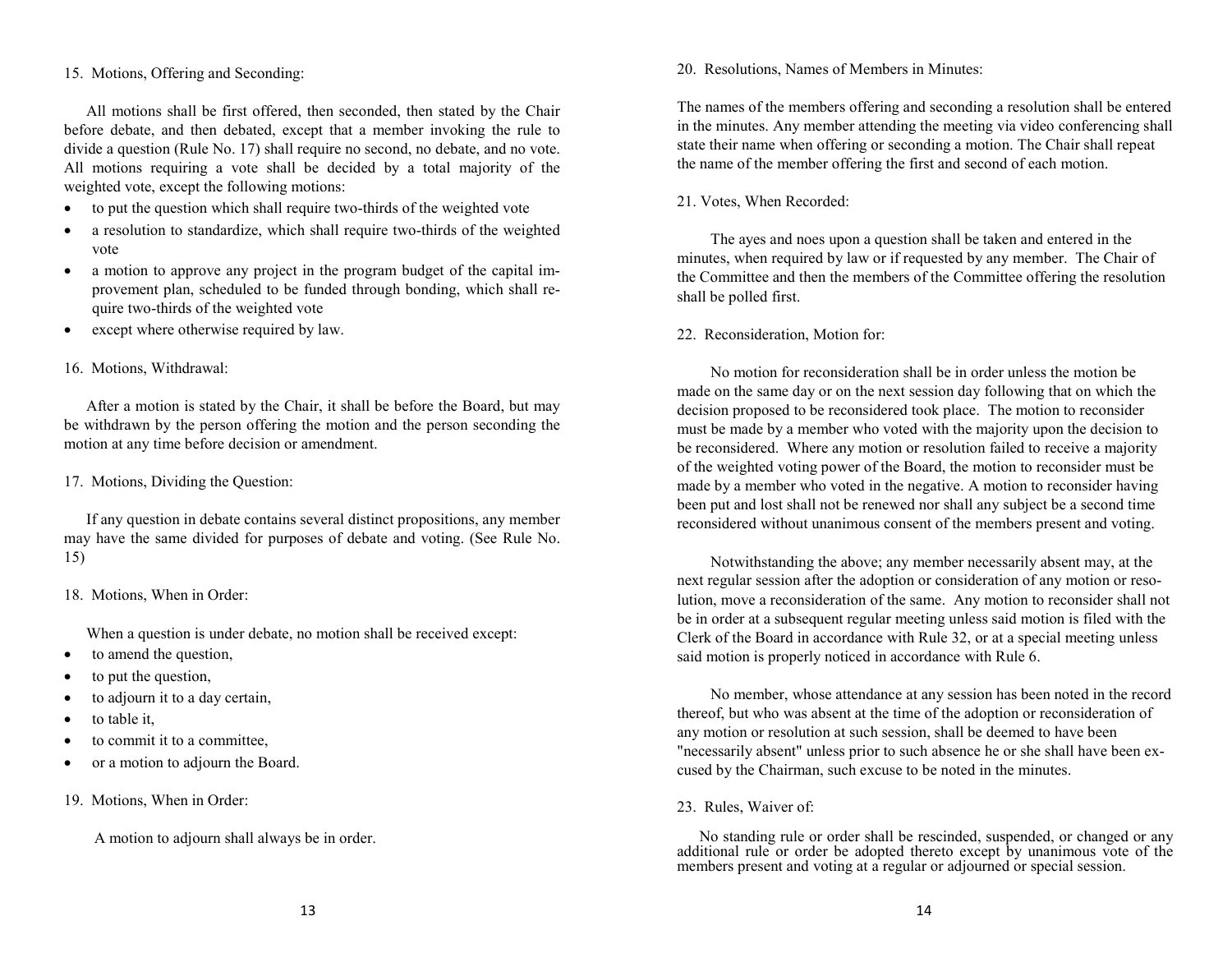#### 24. Layover:

Every resolution and local law, including any amendments to the same before the Board, shall lay over until the next regular session of the Board if so demanded by any member. No further action may be taken on the resolution or local law or its amendments, but limited debate may continue at the discretion of the Chair. No member shall be required to tell his or her reason for lay‑over of the resolution or local law. Any action on a laid‑over resolution or local law must take place at the next regular session. A special meeting may be called, pursuant to Rule 6, for purposes of considering a laid‑over resolution or local law, prior to the next regular session. If a special meeting is called for that purpose, any action on the laid over resolution must take place at said special meeting. Amendments to such a resolution or local law being considered are not subject to lay‑over. No resolution or local law may lay over a second time. When a motion, resolution or local law is presented at the last session of any year, then, and in that event, the Board must take a vote upon such motion, resolution or local law on that day unless such motion, resolution or local law is tabled by a weighted majority of the members present and voting.

#### 25. Table:

Every resolution and local law, including any amendments to the same before the Board, may be tabled for one year by a weighted majority of the members present and voting. No further action may be taken on a tabled resolution or local law or its amendments, but limited debate may continue at the discretion of the Chair. However, no resolution or Local Law which is tabled shall be called from the table except by consent of a weighted majority of the members present and voting. All matters Tabled and not called up after one year shall be considered to have died on the Table.

### 26. Purchasing Practice:

No Officer of the County, nor any employee thereof, including officers and employees of the Finger Lakes Community College, shall make any purchase or incur any expenses chargeable in whole or part to this County without first obtaining the authorization of the County Purchasing Agent pursuant to Resolution No. 759-1982, adopted on December 30, 1982, as well as amendments pertaining thereto. No claim for any purchase made or any expense incurred in violation of this rule shall be audited.

This rule shall not apply to purchases made or expenses incurred by the County Commissioner of Social Services or other County Officer or employee when such is authorized or directed by general or special stature or order of a court of competent Jurisdiction, or by resolution, or local law passed by the Board.

This rule No. 26 may be rescinded, suspended, or changed in accordance with Rule No. 23 in order that a claim for any purchase made or an expense incurred which violates this Rule may be audited by this Board.

### 27. Officers, Compensation of Elected:

Any motion or resolution relating to compensation of elected County Officers shall be presented at a regular session of the Board of Supervisors at least eight months prior to the beginning of the term of office of such officers, but if presented at the last regular session in the month of April, it shall be acted upon at such April session; this rule supersedes all provisions to the contrary as set forth in Rule No. 23. Nothing in this rule shall be deemed to deny or curtail the powers given the Board of Supervisors to increase salaries of elected officers during the term of office in accordance with Subdivision h, subparagraph 2 of Section 24 of the Municipal Home Rule Law.

### 28. Committee, Chair's Power to Refer to:

All petitions, communications, and reports and motions requiring action of a committee shall be referred by the Chair, without motion, to the committee having charge of matters relating to the same.

### 29. Attendance and Late Arrivals:

Any member knowing, they will not attend a session of this Board must inform the Board Chairman or the Board Clerk's office prior to the meeting. Any member attending a session of this Board subsequent to roll call shall address the Chair and request that his or her attendance be noted in the record.

#### 30. Quorum:

A quorum shall consist of enough members present having at least a weighted voting majority. If those present do not have a majority of such voting power, those present shall adjourn forty-five minutes after the time set for the session.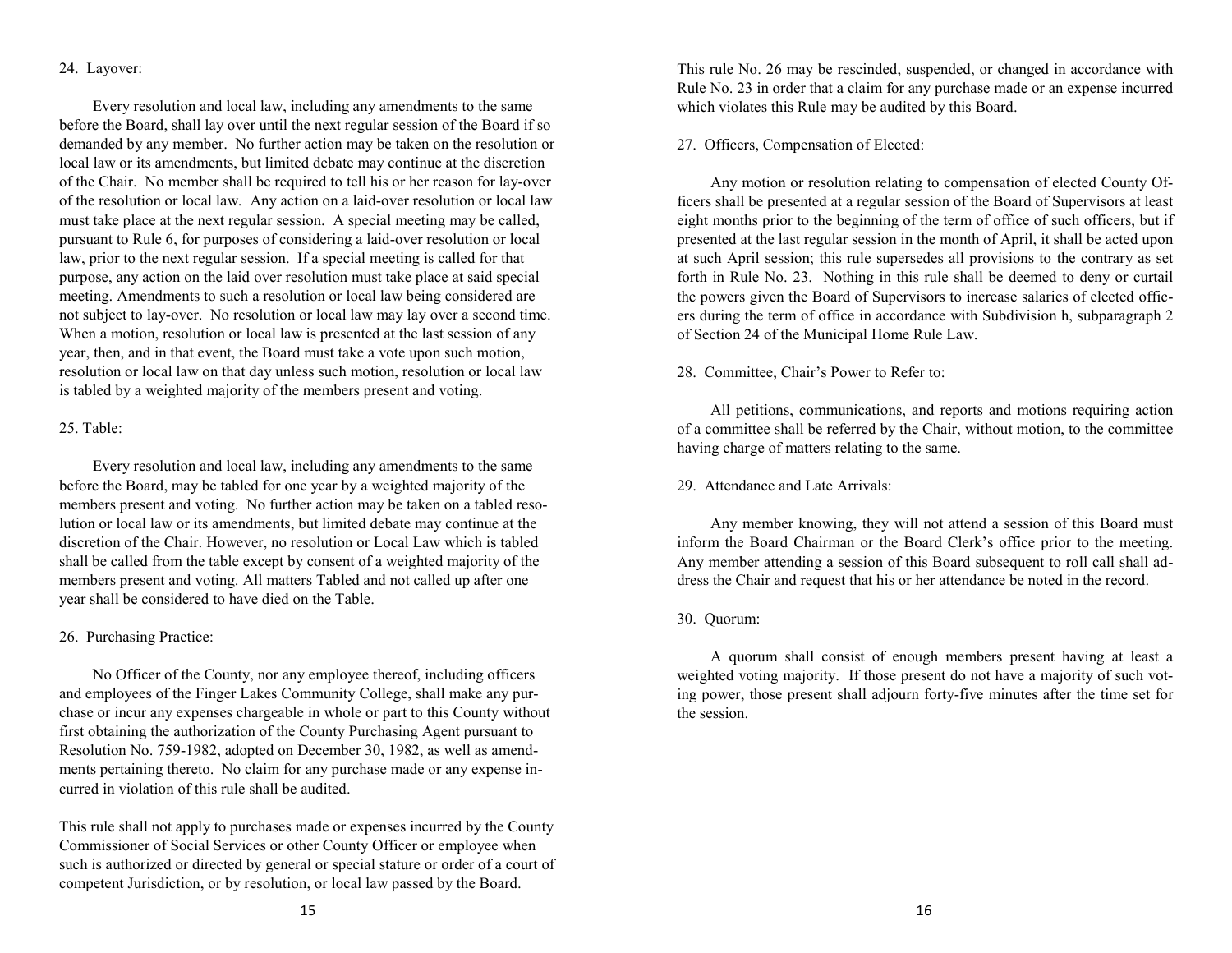#### 31. Committees, Weighted Vote:

Because committee reports and recommendations are not binding upon the Board, Standing and Special Committees shall not use a weighted vote in the work of the committees, but however, any member of the Board may offer, at any time, a motion or resolution regarding any matter referred to Committee with or without the benefit of the Committee's report or recommendation.

#### 32. Resolutions, Filing Deadline:

No resolution shall be offered unless it first has been filed with the Clerk of the Board by noon of the fourth working day prior to and not including the day of the session at which it is offered. Any resolution which has been filed in accordance with this rule may be offered by any member of the Board at the next scheduled Board meeting. This rule shall not apply to special meetings of the Board under Rule 6, nor to the Organization Meeting of the subsequent year, under Rule 2. All informational materials for resolutions being considered shall also be given at such time.

#### 33. Local Laws, Procedure for Adoption:

A resolution shall introduce a proposed Local Law and authorize the setting of a date for all necessary public hearings and may authorize the Clerk to give notice thereof. Each local law shall be presented by the delivery of a copy thereof to each supervisor, and by notation thereof as a Communication. Each local law shall be adopted as a local law, with a resolution of adoption, and the Clerk is hereby authorized to renumber local laws as necessary to satisfy the requirements of the Municipal Home Rule Law.

#### 34. Videoconferencing:

The extent authorized by New York State law and by Executive Orders, Board and Committee meetings may be conducted via Videoconferencing using a platform approved by the County. This policy shall apply only during the aforementioned authorized periods and shall end upon order of the Chairman of the Board or as required by New York State law. This policy shall not be precedential for any other time periods.

# **LEGISLATIVE DISTRICT OFFICES**

# **NEW YORK STATE GOVERNOR**

# **Kathy Hochul**

**Executive Chamber** Albany, NY 12224 (4-Yr Term thru 2022)

# **United States Senators**

**Charles Schumer** (6-Yr Term thru 2022) 100 State Street, Rm 3040 100S. Clinton Street Syracuse, NY 13261

#### **Kirsten Gillibrand**

(6-Yr term thru 2024) 100 State Street, Rm 4195 Rochester, NY 14614 Voice: 585-263-6250

#### **United States Congressmen**

**Chris Jacobs (27th District)** (4-Yr Term thru 2022) **District Office** 128 Main St., Suite 3 Geneseo, NY 14454 585-519-4002 **D.C. Office** United States House of Representatives 214 Cannon House Office Building Washington, DC 20515 Voice: 202-225-5265

#### **Thomas W. Reed, II (23rd District)**

(2-Yr Term thru 2023) **District Office** 433 Exchange Street Geneva, NY 14456 315-759-5229 **D.C. Office** 2437 Rayburn House Office Building Washington, DC 20515-3229 Voice: 202-225-3161

Representing City and Town of Canandaigua, West Bloomfield, East Bloomfield, Victor, Farmington, Richmond, Bristol, Canadice, South Bristol, and part of Naples

Representing Manchester, Phelps, Seneca, Hopewell, Gorham, City and Town of Geneva, and part of Naples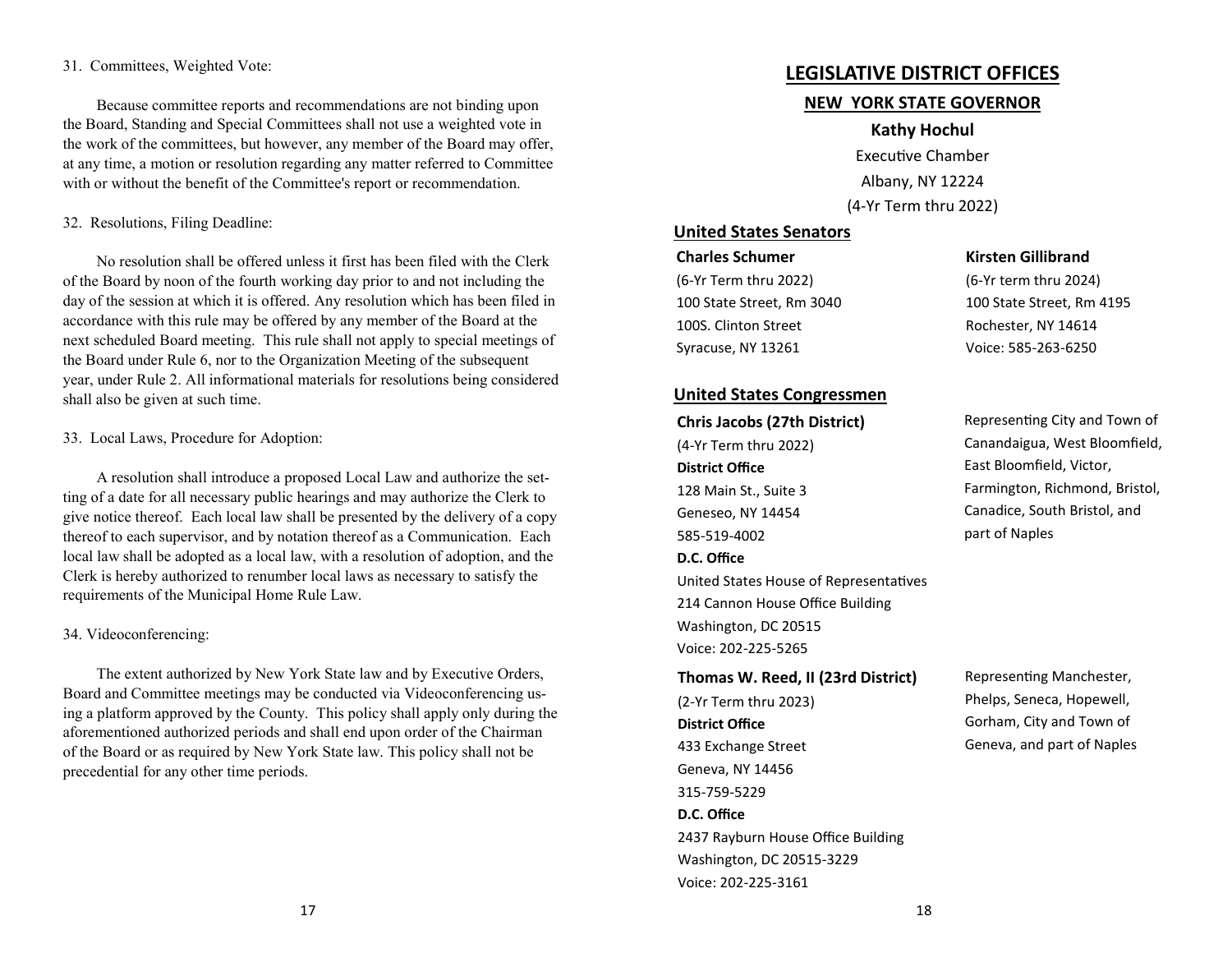# **State Senators**

#### Pamela A. Helming (54th District) Representing Cities and Towns of

(2-Yr Term thru 2022) **Albany Office** LOB Room 946 Albany, NY 12247 518-455-2366 **District Office** 425 Exchange Street Geneva, NY 14456 315-568-9816

#### **Samra G. Brouk (55th District)**

(2-Yr Term thru 2022) **Albany Office** LOB Room 617 Albany, NY 12247 518-455-2215 **District Office**  Suite 230, Packets Landing Fairport, NY 14450 585-223-1800

**State Assemblyman**

# **Jeffrey Gallahan (131st District)**

Representing all of Ontario County

(2-Yr Term thru 2022) **District Office**  70 Elizabeth Blackwell St. Geneva, NY 14456 315-781-2030

#### **Albany Office**

LOB 725 Albany, NY 12248 518-455-3979

Geneva and Canandaigua, Farmington, Gorham, Hopewell, Manchester, Phelps, and Seneca

Representing Bristol, Canadice, East Bloomfield, Naples, Richmond, South Bristol, Victor, and West Bloomfield

# **ONTARIO COUNTY COURT HOUSE**

27 North Main Street, Canandaigua, NY 14424

| County Court           | <b>Family Court</b> | Supreme Court |
|------------------------|---------------------|---------------|
| Commissioner of Jurors | Court Clerks        |               |
| District Attorney      | Surrogate Court     |               |

#### **COUNTY MUNICIPAL BUILDING**

20 Ontario Street, Canandaigua, NY 14424

| Board of Supervisors         | County Clerk             | <b>Motor Vehicles</b>      |
|------------------------------|--------------------------|----------------------------|
| County Administrator         | County Treasurer         | <b>Planning Department</b> |
| <b>County Attorney</b>       | Economic Development     | <b>Public Defender</b>     |
| <b>Purchasing Department</b> | Real Property Tax Agency |                            |

#### **ONTARIO ARC, RECORDS AND ARCHIVES, ONTARIO COUNTY JAIL**

|                            | Abbey Industries/ARC  3071 County Complex Drive |
|----------------------------|-------------------------------------------------|
| Archives & Historian       | 3051 County Complex Drive                       |
| <b>Ontario County Jail</b> | 3045 County Complex Drive                       |

#### **HUMAN SERVICES BUILDING**

3010 County Complex Drive, Canandaigua, NY 14424

| Workforce Development          | Social Services | Alternatives to       |
|--------------------------------|-----------------|-----------------------|
| <b>Veterans Service Agency</b> | Probation       | Incarceration         |
| Conflict Defender              | Youth Bureau    | <b>DSS Accounting</b> |

#### **HEALTH AND PERSONNEL SERVICES BUILDING**

3019 County Complex Drive, Canandaigua, NY 14424 Central Finance Department Mental Health Solid Waste and Sustainability Public Health Aging, Office for the Human Resources STOP-DWI

#### **SAFETY TRAINING FACILITY**

Emergency Management County Fireman Emergency Medical Services 2914 County Road 48, Canandaigua, NY 14424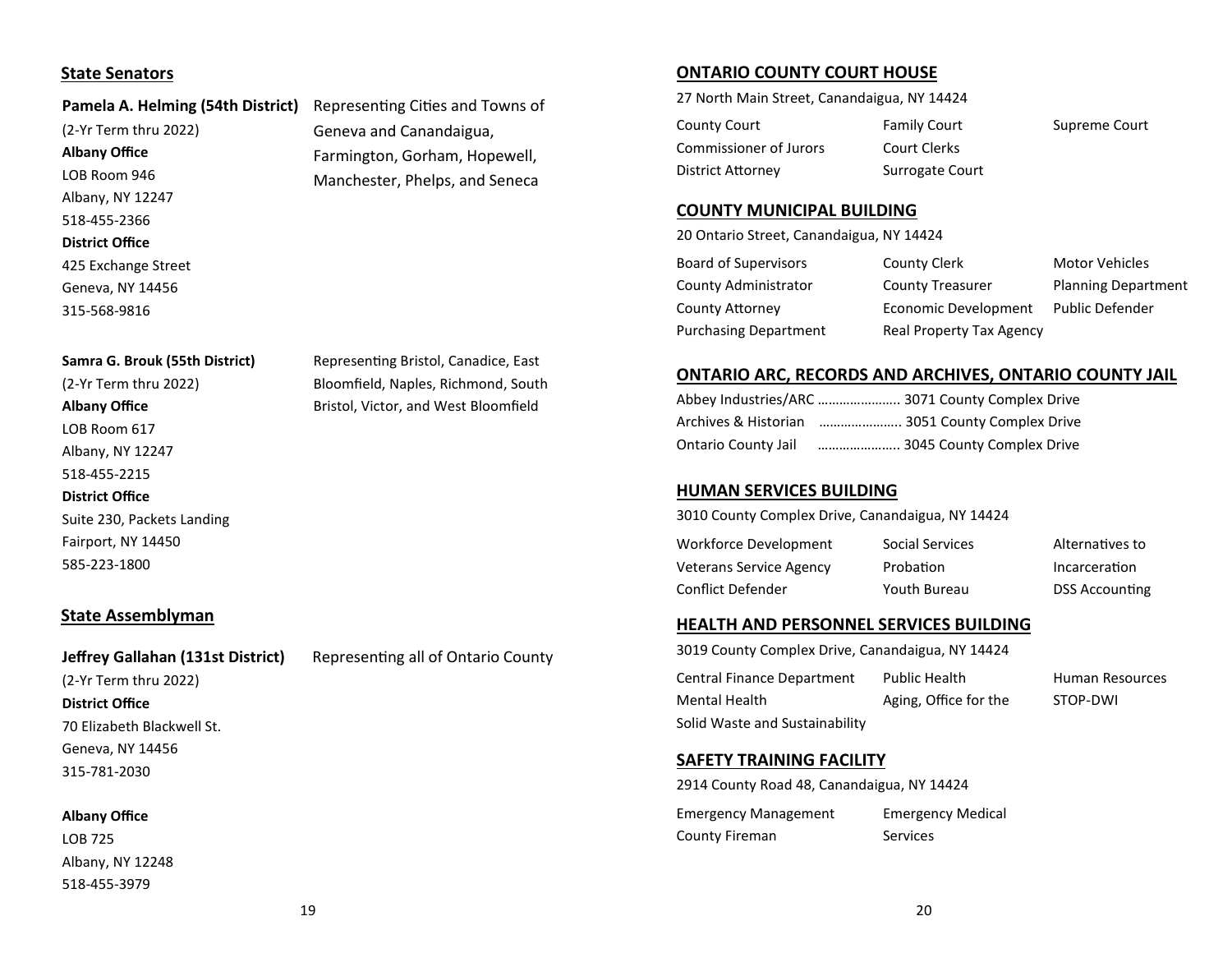# **TRANSPORTATION CENTER**

2930 County Road 48, Canandaigua, NY 14424

County Highway Vehicle Maintenance Fleet Maintenance

### **PUBLIC WORKS FACILITY**

2962 County Road 48, Canandaigua, NY 14424

Buildings & Grounds Sewer Districts

Public Works Weights & Measures

# **GENEVA OFFICES**

83 Seneca Street, Geneva, NY 14456

Social Services Workforce Development Public Defender

# **INFORMATION TECHNOLOGY**

70 Ontario Street, Canandaigua, NY 14424

# **DISPUTE SETTLEMENT CENTER**

1 Franklin Square, Geneva, NY 14456

# **FINGER LAKES COMMUNITY COLLEGE**

3325 Marvin Sands Drive, Canandaigua, NY 14424 585-785-1000

# **74 ONTARIO STREET**

Sheriff's Office 585-394-4560 Board of Elections 585-396-4005

| Grand Jury Room | Board of Supervisors Session Room |
|-----------------|-----------------------------------|
|-----------------|-----------------------------------|

**COUNTY SHERIFF: PHILIP POVERO (Interim)** (4 Yr-Term thru 2022) **COUNTY TREASURER: GARY G. BAXTER** (4 Yr-Term thru 2022) **COUNTY CLERK: MATTHEW J. HOOSE** (4 Yr-Term thru 2023) **DISTRICT ATTORNEY: JAMES B. RITTS** (4 Yr-Term thru 2025)

#### **ASSISTANT DISTRICT ATTORNEYS**

Melanie Bailey V. Christopher Eaggleston Jeffery Friesen Kaitlin E. Hastings Heather Parker Hines Jason A. MacBride Jenna Markwitz Meghan Maslyn Zachary Maurer Broxton T. Prater Alyxandra Stanczak Collen Sullivan Peter Van Dellon

# **CORONERS** (4-year terms)

Dr. Jeffrey C. Long (2022) Naples, NY 14512

Scott Avedisian (2022) Geneva, NY 14456

James J. Devaney (2023) Geneva, NY 14456

Michael D. John (2023) Geneva, NY 14456

# **DISTRICT SUPERINTENDENT OF SCHOOLS**

Dr. Vicma Ramos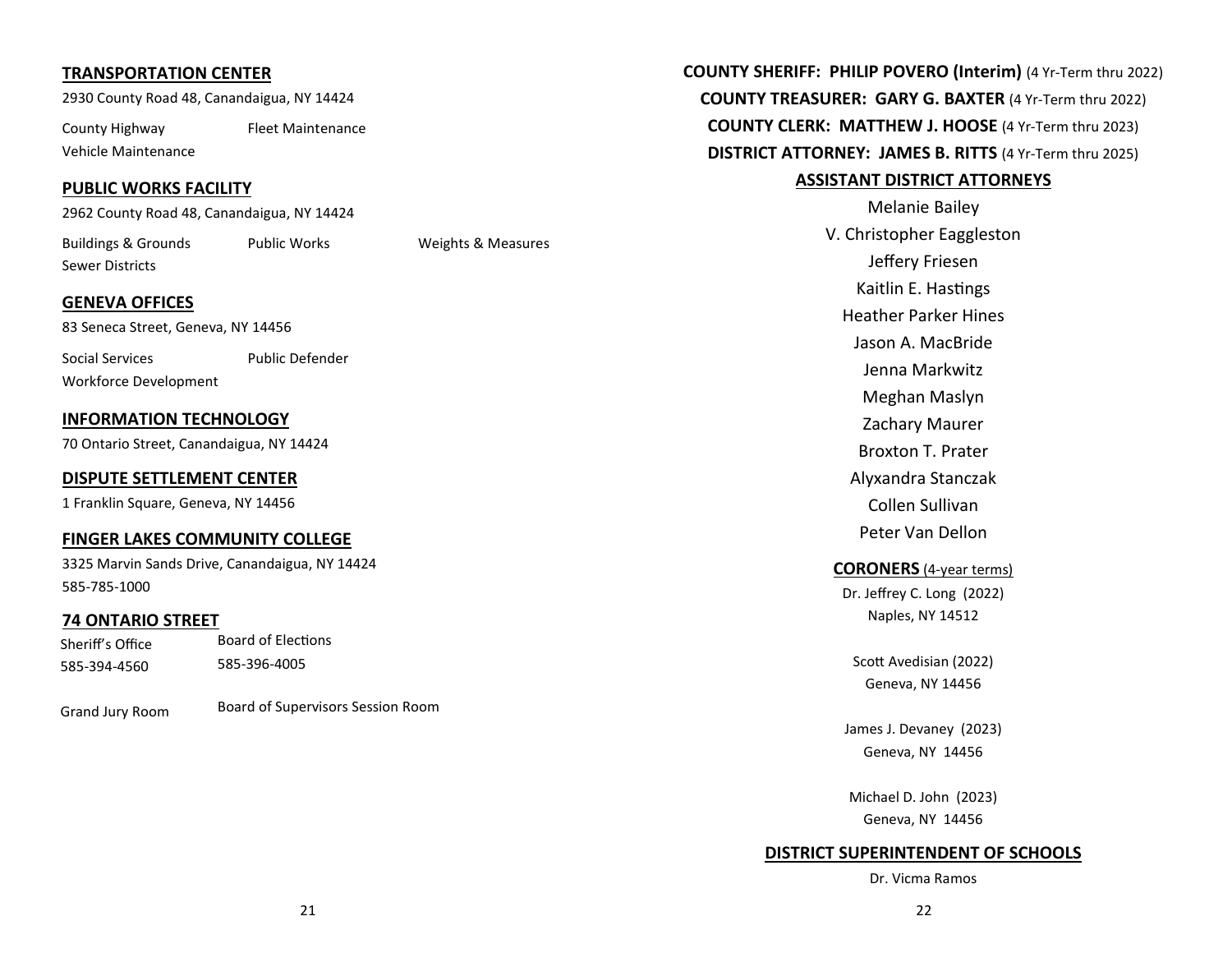# **2020 US CENSUS INFORMATION**

| Municipality                                  | Population |
|-----------------------------------------------|------------|
| Town of Bristol                               | 2,284      |
| Town of Canadice                              | 1,668      |
| City of Canandaigua                           | 10,576     |
| Town of Canandaigua                           | 11,109     |
| Town of East Bloomfield                       | 3,640      |
| Village of Bloomfield                         | 1,277      |
| Town of Farmington                            | 14,170     |
| City of Geneva                                | 12,812     |
| Town of Geneva                                | 3,473      |
| Town of Gorham                                | 4,106      |
| Village of Rushville<br>(Ontario County part) | 194        |
| Town of Hopewell                              | 3,931      |
| Town of Manchester                            | 9,404      |
| Village of Clifton Springs                    |            |
| (Town of Manchester part)                     | 1,727      |
| Village of Manchester                         | 1,640      |
| Village of Shortsville                        | 1,400      |
| Town of Naples                                | 2,403      |
| Village of Naples                             | 931        |
| Town of Phelps                                | 6,637      |
| Village of Clifton Springs                    |            |
| (Town of Phelps part)                         | 482        |
| Village of Phelps                             | 1,851      |
| Town of Richmond                              | 3,360      |
| Town of Seneca                                | 2,644      |
| Town of South Bristol                         | 1,641      |
| Town of Victor                                | 15,860     |
| Village of Victor                             | 2,744      |
| Town of West Bloomfield                       | 2,740      |
| <b>Total Ontario County:</b>                  | 112,458    |

**Town of Bristol 6740 County Road 32 Canandaigua, NY 14424 Phone: (585) 229-2400 Fax: (585) 229-4319** www.townofbristol.org Town Board Meeting: 2nd Monday at 7:00 p.m.

Robert A. Green, Jr. 6557 County Road 32 Canandaigua, NY 14424 585-229-2400 supervisor@townofbristol.org **Town Councilpersons** Chris Hart 585-229-2400 David Parsons 585-229-2400 Fred Stresing 585-229-2400 Lauren Bolonda 585-229-2400 **Town Attorney** William Kenyon, Esq.

**Supervisor**

11 North Street Canandaigua, NY 14424 585-394-2068 bill@kenyonandkenyonlaw.com **Town Justice** Hon. Frank Beretta Town Hall Address 585-229-4523 cberry@nycourts.gov

## **Historian**

Elizabeth Thomas Town Hall Address historian@townofbristol.org

**Town Clerk/Collector** Karen Maczynski Town Hall Address 585-229-2400

**Sole Assessor** Kelly Ducar Town Hall Address 585-229-2400 assessor@townofbristol.org

townclerk@townofbristol.org

**Code Enforcement Officer** Chris Jensen Town Hall Address 585-229-2400 pzsecbristol@townofbristol.org

**Highway Superintendent** Ronald Wilson Town Hall Address 585-734-0346 highway@townofbristol.org

**Planning Board, Chair** Karen Ellmore 585-229-2400

**Zoning Board of Appeals, Chair** Martin Snyder 585-229-2400

**Health Officer** Ontario County, Mary Beer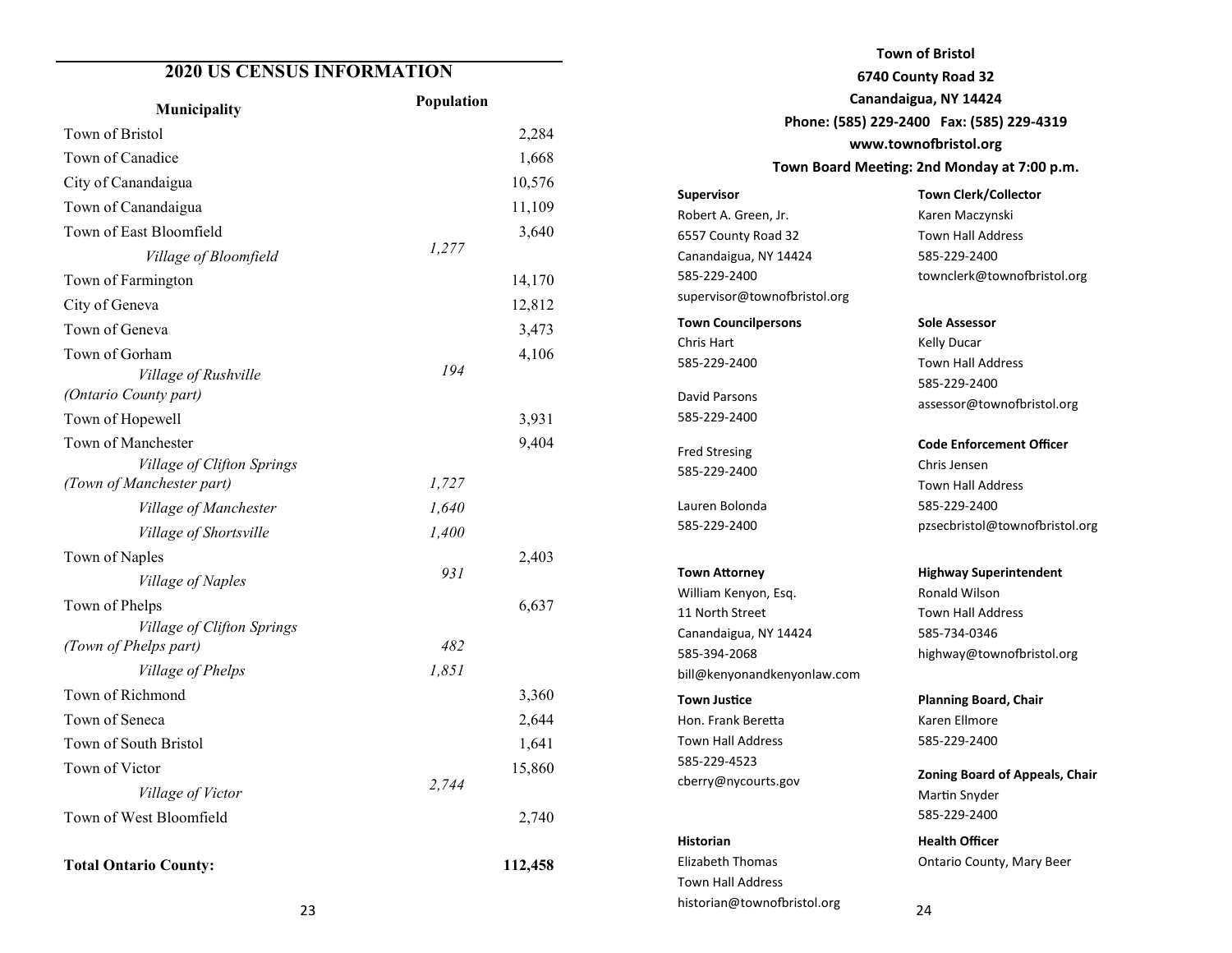**Town of Canadice 5949 County Road 37 Springwater, NY 14560 Phone: (585) 367-2050 Fax: (585) 367-3880 www.canadice.org**

Town Board Meeting: 2nd Monday at 7:30 p.m.

#### **Supervisor**

Christopher R. Vastola 5480 County Road 36 Honeoye, NY 14471 585-367-2050 X1 supervisor@canadice.org

**Town Councilpersons** Kate Crowley 585-733-1365

Teryl Gronwall 585-367-8400

John O'Connor 585-367-2405

Mark Sta 585-367-2886

**Town Attorney Contract** As Needed

#### **Town Justice**

Hon. Russel Coon Hon. Dale Schaefer

#### **Historian**

Margaret "Jo" Bo Town Hall Address 285-367-2050 X7 historian@canadice.org

#### **Town Clerk/Collector**

Eileen Schaefer Town Hall Address 585-367-2050 X2 townclerk@canadice.org

#### **Sole Assessor**

Lisa M. Benne Town Hall Address 585-367-2050 X4 assessor@candice.org

**Code Enforcement Officer** Stephen Smith Town Hall Address 585-367-2050 X3 ceo@canadice.org

**Highway Superintendent** Jeremy Fraim Town Hall Address 585-367-2557 Fax: 585-367-3880 highwaysuper@canadice.org

**Planning Board, Chair** Theodore Mayhood 585-367-2050 X6 Planning@canadice.org

**Zoning Board of Appeals, Chair** Linda Moorehouse 585-367-2050 X3

**Town of Canandaigua 5440 Routes 5 & 20 West Canandaigua, NY 14424 Phone: (585) 394-1120 Fax: (585) 394-9476 www.townofcanandaigua.org** Town Board Meeting: 3rd Monday at 6:00 p.m.

**Supervisor** Jared J. Simpson—Ext. 2224 Town Hall Address jsimpson@townofcanandaigua.org

**Town Councilpersons** Karen DeMay kdemay@townofcanandaigua.org

Terry Fennelly tfennelly@townofcanandaigua.org

Adeline Rudolph larudolph@townofcanandaigua.org

Vacant

**Town Manager** Doug Finch—Ext. 2234 dfinch@townofcanandaigua.org

**Planner** Shawna Bonshak—Ext. 2241 sbonshak@townofcanandaigua.org

**Highway/Water Superintendent** James Fletcher—585-394-3300 jfletcher@townofcanandaigua.org

**Town Justice** Hon. Walter Jones & David Prull **Court Clerk**—Kristin Bartolotta kbartolotta@townofcanandaigua.org 585-394-9040

**Town Clerk/Receiver of Taxes** Jean E. Chrisman Town Hall Address jchrisman@townofcanandaigua.org

**Assessor** Paul Arndt 585-394-1120 X2238

**Code Enforcement Officer** Dale Zukais—585-690-3084 dzukaitis@townofcanandaigua.org

Chris Jensen—585-315-3088 cjensen@townofcanandaigua.org

**Planning Board, Chair** Charles Oyler 5078 Foster Road chucko@rochester.rr.com

**Zoning Board of Appeals, Chair** Carl Sahler 4214 County Road 16 cpsahler@yahoo.com

**Town/Planning Board/ZBA Attorney** Chris Nadler, Esq. 585-315-4767 cnadler@cnadlerlaw.com

**Health Officer** Ontario County, Mary Beer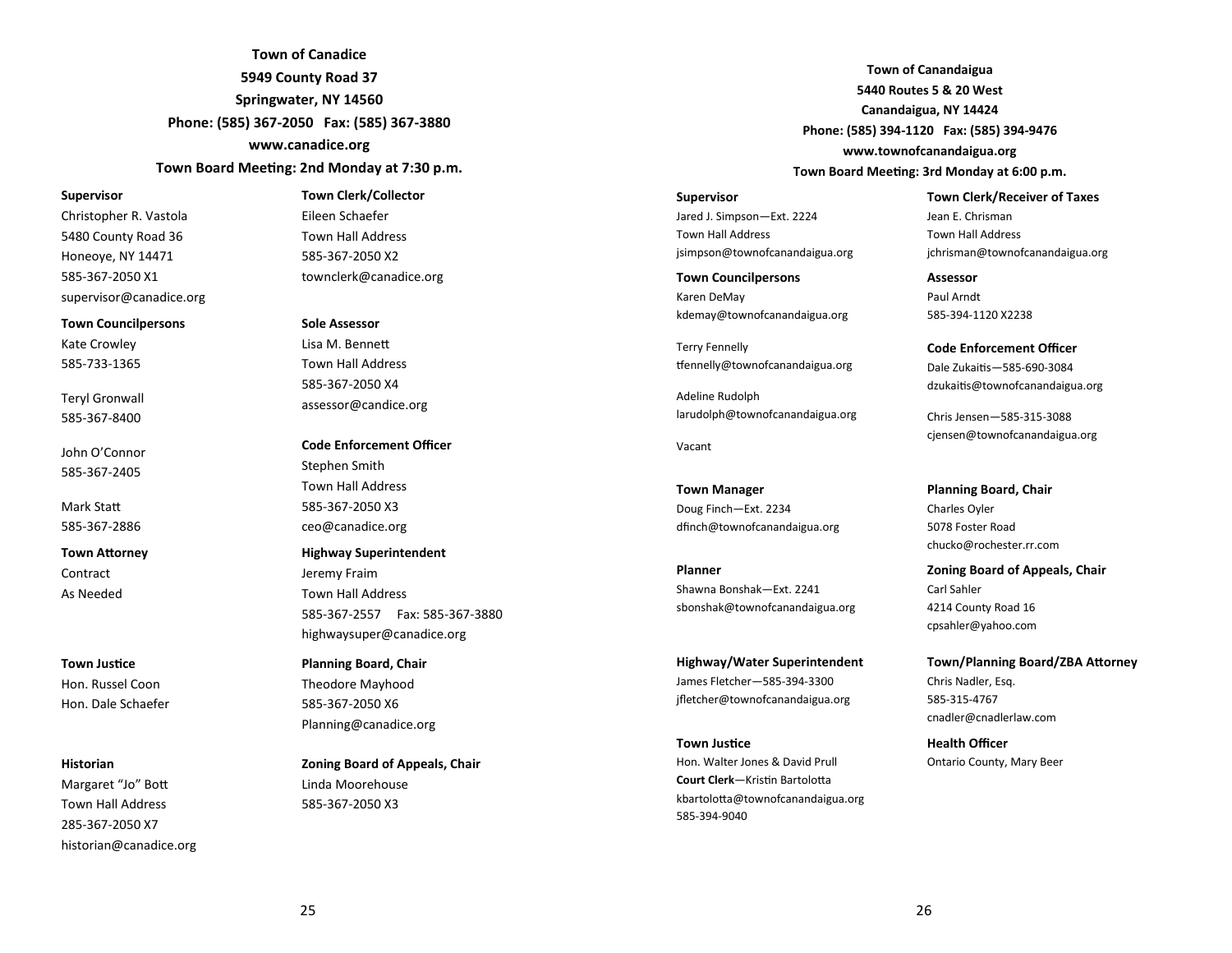**Town of East Bloomfield 99 Main St., P.O. Box 85 East Bloomfield, NY 14443 Phone: (585) 657-7700 Fax: (585) 657-7276 www.townofeastbloomfield.org** Town Board Meeting: 2nd & 4th Monday at 7:00 p.m.

#### **Supervisor**

Frederick Wille 99 Main Street, P.O. Box 85 585-657-7700 opt. 2 supervisorfwille@ townofeastbloomfield.org

**Town Councilpersons** Michell MacMillan 585-657-6519 mtmacmillan@ townofeastbloomfield.org

Jay Mitchell 585-657-4425 wjmjr56@frontier.com

Kathy Conradt kmconradt@townofeastbloomfield.com

Frank Fessner ffessner@townofeastbloomfield.org

**Town Attorney** Lacy, Katzen, LLP

#### **Town Justice**

Hon. Edward Kenyon Hon. Robert C. Montgomery

#### **Historian**

Judith Stewart

99 Main St., P.O. Box 85 585-657-7700 opt. 1 historian@ebhs1838.org

#### **Health Officer**

Mary L. Beer Ontario County Public Health Director 585-396-4343

**Town Clerk**

Margaret Gochenaur 99 Main Street, P.O. Box 85 585-657-7700 opt. 1 mgochenaur@townofeastbloomfield.org

**Assessor** Donald Collins 585-657-7700 opt. 5 assessor@townofeastbloomfield.org

**Code Enforcement Officer** James A. Kier 99 Main Street, P.O. Box 85 585-657-7700 opt. 4 ebtcodeofficer@townofeastbloomfield.org

**Planning Board, Chair** Fred Fink 585-657-5455

**Zoning Board of Appeals, Chair** Arthur Babcok 585-657-5455

#### **Highway Superintendent** Scott Kimball 7229 Routes 5 & 20, P.O. Box 85 East Bloomfield, NY 14443 585-657-7700 opt. 3 highwaysuperkimball@ townofeastbloomfield.org

**Court Clerk** Margaret Gochenaur 585-657-7700 opt. 7

27

**Town of Farmington 1000 County Road 8 Farmington, NY 14425 Phone: (315) 986-8100 Fax: (315) 986-4377**

**www.farmingtonny.org**

#### Town Board Meeting: 2nd & 4th Tuesday at 7:00 p.m.

Peter V. Ingalsbe Town Hall Address 315-986-8100 Opt. #2 pingalsbe@farmingtonny.org

**Town Councilpersons** Mike Casale 315-597-5686

Steve Holtz 585-223-4693

**Supervisor**

Ron Herendeen 315-730-1022

Nate Bowerman 585-278-4738

#### **Town Attorney** Jeffrey Graff, Esq.

26 East Main St. Clifton Springs, NY 14432 315-462-3010 jgaff@rileygraff.com

#### **Town Justice** Hon. John Gligora 315-986-3113

Hon. Morris Lew 315-986-8195

#### **Water & Sewer Superintendent** Vacant

585-924-3158

#### **Historian** Donna Herendeen 315-986-8100 opt. #6

**Health Officer** Mary Beer Ontario County

**Town Clerk** Michelle Finley Town Hall Address 315-986-8100 Opt. #1 townclerk@farmingtonny.org

#### **Assessor** Vacant

**Code Enforcement Officer** Daniel Delpriore 315-986-8100 Opt. #3 ddelpriore@farmingtonny.org

**Fire Marshall** August Gordner 315-986-8100 Opt. #3

**Director of Development** Ronald Brand Town Hall Address 315-986-8100 Opt. #5 rbplans@gmail.com

#### **Planning Board, Chair**

Edward Hemminger 585-261-4502 edhemminger@gmail.com

**Zoning Board of Appeals, Chair** Timothy DeLucia 585-924-3777 tmdelucai@aol.com

#### **Highway Superintendent**

Don Giroux 985 Hook Road Farmington, NY 14425 315-986-5540 dgiroux@farmingtonny.org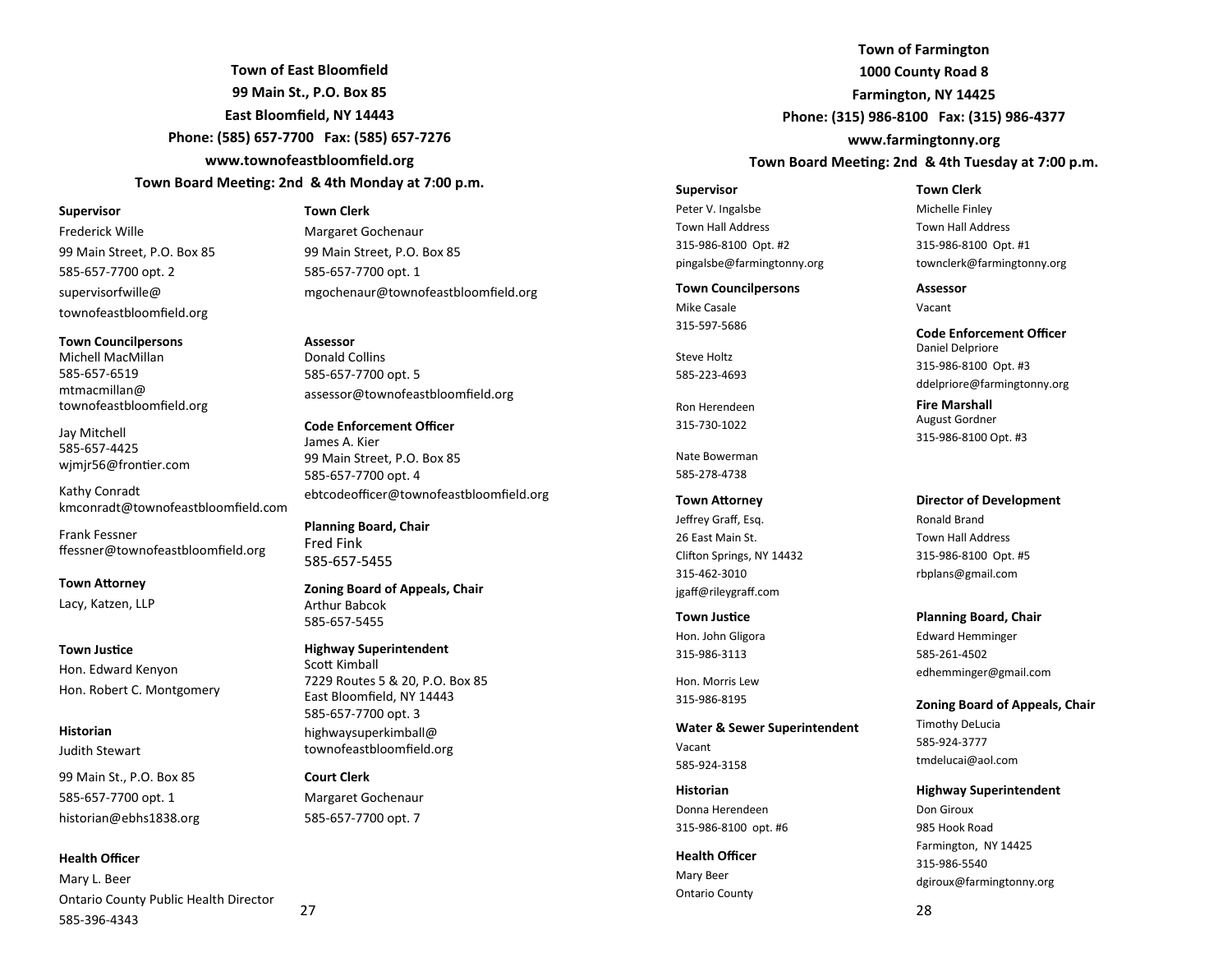**Town of Geneva 3750 County Road 6 Geneva, NY 14456 Phone: (315) 789-3922 Fax: (315) 789-7753**

**www.townofgeneva.com**

#### Town Board Meeting: 2nd Tuesday at 6:30 p.m.

#### **Supervisor**

Mark Venu Town Hall Address supervisor@townofgeneva.com

**Town Councilpersons** Jeffrey Dunham 315-521-7870

Robert McCarthy 315-781-0470

Kimberly A. Aliper 315-789-3922

Mitchell Wilber mitchellwilber@townofgeneva.com

#### **Town Attorney**

Jeffrey Graff, Esq 26 East Main St. Clifton Springs, NY 14432 315-462-3010 jgraff@rileyfraff.com

#### **Town Justice**

Hon. Ronald J. Passalacqua Hon. Peter Liberatore 315-789-1100

#### **Historian**

Barbara Lamb 543 South Main St. Geneva, NY 14456 315-789-3922 blamb@capital.net Town Hall Address townclerk@townofgeneva.com **Sole Assessor**

**Town Clerk/Tax Collector**

Lorrie Naegele

Lorie Peck 315-789-7341 assessor@townofgeneva.com

**Code Enforcement Officer** Flyd Kofahl 315-789-3922 codeenforcement1@townofgeneva.com

**Highway Superintendent** Bernie Peck 315-789-8870 highwaysuper@townofgeneva.com

**Planning Board, Chair** Mary Ann Bell 315-789-3922

**Zoning Board of Appeals, Chair** John Wilson 315-789-3922

**Water & Sewer Superintendent** Charlie Bracko 315-789-6727 watersewersuper@townofgeneva.com

**Town of Gorham 4736 South Street Gorham, NY 14461 Phone: (585) 526-6317 Fax: (585) 526-4799 www.gorham-ny.com** Town Board Meeting: 2nd Wednesday at 7:00 p.m.

**Supervisor** Frederick Lightfoote Town Hall Address 585-526-6317 ext. 2 flightfoote@gorham-ny.org

#### **Town Councilpersons**

Brian Case 585-393-9203

Jake Chard 585-216-7412

Phil Curtis 585-526-5197

Brian Lazarus 585-330-6948

**Town Attorney** Jeffrey Graff, Esq 26 East Main St. Clifton Springs, NY 14432 315-462-3010 jgraff@jeffgrafflaw.com

**Town Justice** Hon. Kathleen S. Schwartz 585-526-6298

**Town Tax Collector** Adrienne Smith—585-526-6317 ext. 6 asmith@gorham-ny.org

**Town Clerk** Darby Perrotte Town Hall Address 585-526-6317 ext. 1 Darby.perrotte@gorham-ny.org

**Assessor** Enza Mineo 585-526-6317 ext. 5 Enza.mineo@gorham-ny.org

**Code Enforcement Officer** Jim Morse 585-526-6317 ext. 4 jmorse@gorham-ny.org

**Zoning Board of Appeals, Chair** Michael Bentley

**Highway Superintendent** Zachary Eddinger 585-526-5150

**Water & Sewer Superintendent** Greg Coston 585-394-1580

**Planning Board, Chair** Thomas Harvey 585-526-6317 Thomas.harvey@ontariocountyny.gov

### **Historian**

Dennis Hogan—585-526-2149 Wednesdays 10am - 11:45 am Appointments Suggested historian@gorham-ny.org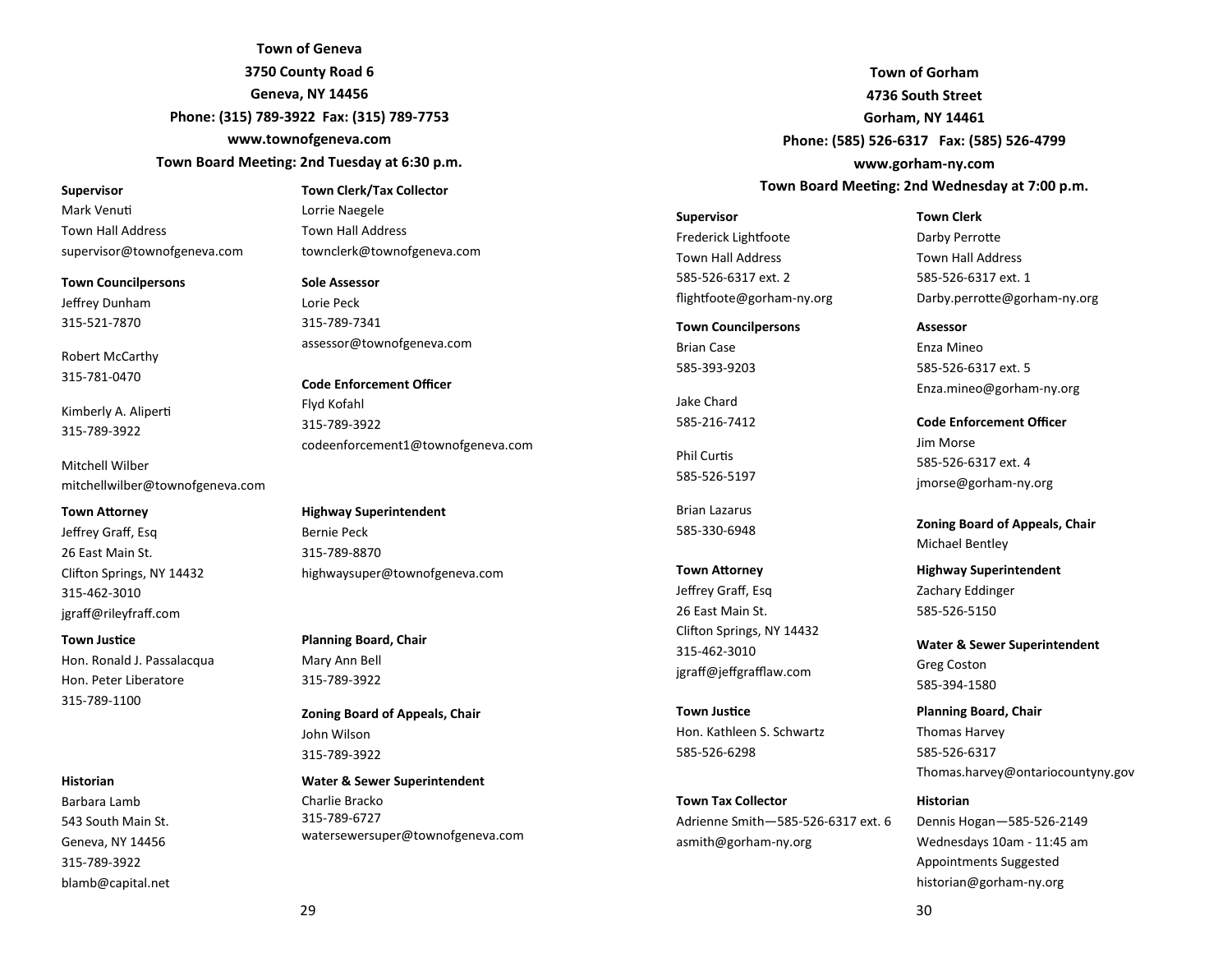**Town of Hopewell 2716 County Road 47 Canandaigua, NY 14424 Phone: (585) 394-0036 Fax: (585) 394-8714** www.townofhopewell.org

#### Town Board Meeting: 1st & 3rd Wednesday at 7:00 p.m.

#### **Supervisor**

William "Bill" Namestnik Town Hall Address 585-394-0036 ext. 3 supervisor@townofhopewell.org

**Town Councilpersons** Adam Sandford

Erin Everson

Jeff Trickey

Andrew Faust

#### **Town Attorney** Jeffrey Graff, Esq

26 East Main St. Clifton Springs, NY 14432 315-462-3010 jgraff@jeffgrafflaw.com

#### **Town Justice**

Hon. Doreen L. Smithling Hon. April Gottler

#### **Court Clerks**

Sally Santee 585-394-1963 ext. 6 courtclerks@townofhopewell.org

# **Health Officer**

Dr. Jonathon V. Lammers

# **Town Clerk/Collector**

Denise Hood Town Hall Address 585-394-0036 ext. 1 dhood@townofhopewell.org

#### **Assessor**

Kelly Duncar 585-394-0036 ext. 5 assessor@townofhopewell.org

**Code Enforcement Officer**

Justin Bruen 585-394-3850 ext. 4 ceo@townofhopewell.org

**Highway Superintendent** Matt Curran 585-394-0036 ext. 2 mcurran@townofhopewell.org

**Deputy Highway Superintendent** Marty Bates

**Water Superintendent** Kenneth Potter 4439 lake Shore Drive Canandaigua, NY 14424

**Planning Board, Chair** James Bator 585-394-0036

**Zoning Board of Appeals, Chair** Richard Vienna 585-394-0036

**Town of Manchester 1272 County Road 7 Clifton Springs, NY 14432 Phone: (315) 462-6224 or (585) 289-3010 Fax: (315) 462-6675 www.manchesterny.org**

Town Board Meeting: 2nd Tuesday at 6:00 p.m.

# **Supervisor** David Phillips Town Hall Address 315-462-6224 or 525-289-3010 ext. 5 Dave.phillips@manchesterny.org

**Town Councilpersons Matthew Shannon** Mds.townmanchester@gmail.com

Kevin Blazey K.blazey75@gmail.com

Jaylene Folkins Jaylene.folkins@manchesterny.org

Scott DeCook Sdecookontariocountycar7@hotmail.com

**Town Attorney** Jeffrey Graff, Esq

26 East Main St. Clifton Springs, NY 14432 315-462-3010 jgraff@rileyfraff.com

**Town Justice** Hon. Michael Liberty Hon. Eric Schaertl

**Court Clerk** 315-462-6224 ext. 1

**Health Officer** Mary Beer

**Historian** Len Kataskas lenkataskas@gmail.com

**Town Clerk/Collector** Jill Havens Town Hall Address 315-462-6224 or 585-289-3010 ext. 2 Jill.havens@manchesterny.org

#### **Assessor**

Jennifer Fagner 315-462-6224 or 585-289-3010 ext. 3 assessor@manchesterny.org

**Code Enforcement Officer** Steve DeHond 315-462-6224 ext. 4 sdehond@manchesterny.org

Martin Barnett 315-462-6224 ext. 107 martybarnett@manchesterny.org

**Highway Superintendent** Jason Lannon 315-462-6224 or 585-289-3010 ext. 6 manchwy@manchesterny.org

**Water Superintendent** Jason Lannon 315-759-7092 manchesterwaterny@gmail.com

**Planning Board, Chair** Stuart Gwilt cgwilt@rochester.rr.com

32 **Zoning Board, Chair** Kenneth Blazey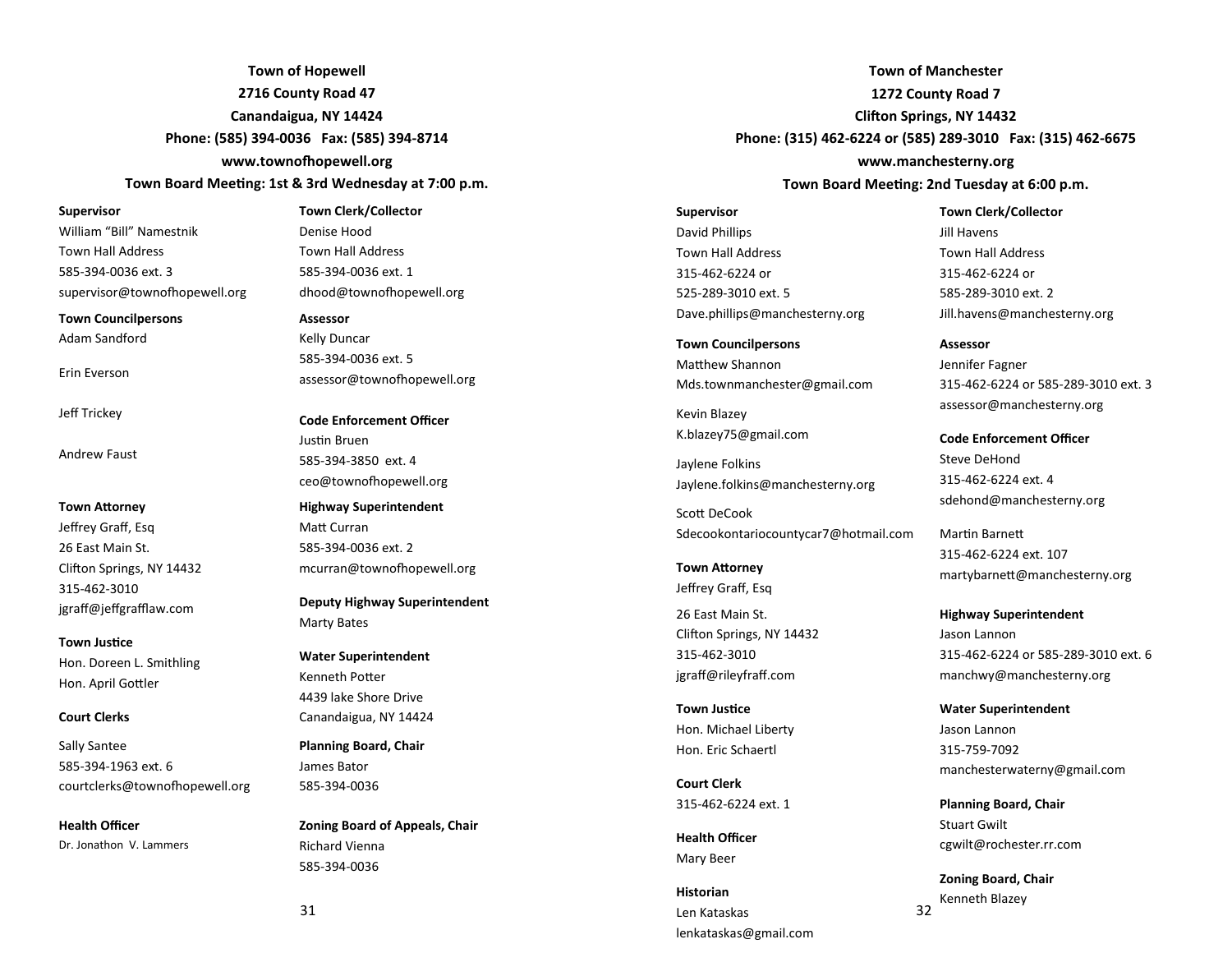**Town of Naples 106 South Main Street, P.O. Box 535 Naples, NY 14512 Phone: (585) 374-2111 Fax: (585) 374-9981 www.naplesny.us**

Town Board Meeting: 1st Tuesday at 7:00 p.m.

#### **Supervisor**

Tamara Hicks 6362 Edson Road Naples, NY 14512 585-329-6078 tamara@naplesny.us

**Town Councilpersons**

Kory Bay korybay48@gmail.com

Mary Mueller fmue77330@frontier.com

Ed Northrop Ed\_Northrop@yahoo.com

Kathleen Riensenberger kseriesenberger@frontiernet.net

#### **Town Attorney**

Edward J. Brockman. Esq. 159 South Main Street Naples, NY 14512 585-374-6343

**Town Justice** Hon. Matthew Green 585-374-5343

#### **Health Officer**

Jeffrey Long, MD 35 Lyons St., Naples, NY 14512 585-374-2900

#### **Town Clerk**

Morgan Riesenberger Town Hall Address clerk@naplesny.us

#### **Assessor**

Kathleen Davis 585-374-2111 assessor@naplesny.us

**Code Enforcement Officer** Frank Mueller 585-704-0414 codeofficer@naplesny.us

**Historian** John Murphy

#### **Highway Superintendent**

David G. Voss II Barn: 585-374-2060 Cell: 585-732-0702 voss2d@yahoo.com

**Planning Board, Chair** Linda Almekinder

Joint Chair—Paul Lambiase

**Zoning Board of Appeals, Chair** John Almekinder Joint Chair—Phil Faber

**Town of Phelps 79 Main Street Phelps, NY 14532 Phone: (315) 548-5691 Fax: (315) 548-5754 www.phelpsny.com/town** Town Board Meeting: 2nd Monday at 7:00 p.m.

**Supervisor**

Norman Teed Town Hall Address Res.: 315-548-9535 super@phelpsny.com

#### **Town Councilpersons**

John Duchenseau JDuchenseautownboard@phelpsny.com

Kent Ridley KRidleytownboard@phelpsny.com

Ronald Allen RAllentownboard@phelpsny.com

William Wellman

**Fire & Building**  Steve Studley 315-548-2971 tzoning@phelpsny.com

#### **Water Superintendent**

Mike Vienna 315-548-5691 twater@phelpsny.com

#### **Town Justice**

Hon. Jacqueline Falkey Hon. Robert Gosper 1331 Route 88 Phelps, NY 14532 315-548-2090

**Town Clerk/Collector** Linda Nieskes Town Hall Address tclerk@phelpsny.com 315-548-5691

#### **Assessor**

Cynthia Loncosky tassessor@phelpsny.com 315-548-2973

**Code Enforcement Officer** Andrew Campbell 315-548-2971 tzoning@phelpsny.com

#### **Highway Superintendent**

Terry Fearherly 63-69 Mill St. Phelps, NY 14532 Town Barn: 315-548-4043 Cell: 315-945-5757 thighway@phelpsny.com

**Planning Board, Chair** Louie Denes

**Zoning Board of Appeals, Chair** Steven Westfall

**Historian** Sarah Riegel 28 Main St. Phelps, NY 14532 315-748-7688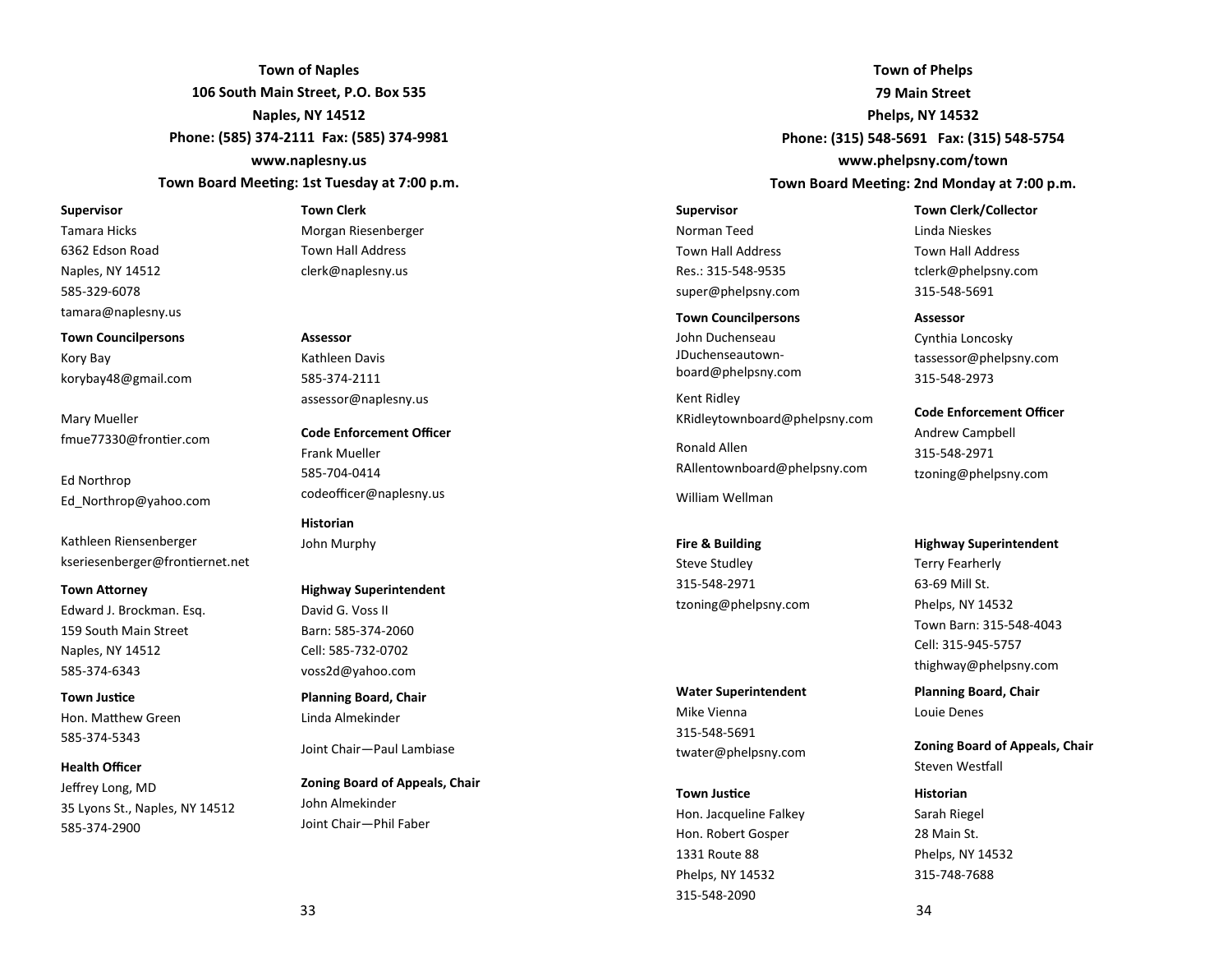**Town of Richmond 8690 Main Street, P.O. Box 145 Honeoye, NY 14471 Phone: (585) 229-5757 Fax: (585) 229-5114 www.townofrichmond.org**

#### Town Board Meeting: 2nd and 4th Tuesday at 7:00 p.m.

#### **Supervisor**

Daryl Marshall Town Hall Address Res.: 585-229-2158 dmarshall@townofrichmond.org

**Town Councilpersons** Devan Cornish dvcornish@townofrichmond.org

Steven Barnhoorn sbarnhoorn@townofrichmond.org

Dave Baker dbaker@townofrichmond.org

Linda Grace lgrace@townofrichmond.org

**Town Attorney** Sheila Chalifoux, Esq. www.chalifouxlaw.com

**Town Justice** Hon. John Chrisman Jr. jchrisman@nycourts.gov 585-229-4006

Hon. Glenn Schreiber gschreiber@nycourts.gov 585-229-4406

**Health Officer** Ontario County, Mary Beer

#### **Town Clerk/Collector**

Tracy Lortscher Town Hall Address 585-229-5757 clerk@townofrichmond.org

#### **Assessor**

Lisa Benne 585-229-4663 assessor@townofrichmond.org

**Code Enforcement Officer** Spencer Shumway 585-229-2176 code@townofrichmond.org

**Highway Superintendent** Thomas Fleig 8935 Dugan St., P.O. Box 145 Honeoye, NY 14471 585-229-5893 Highway@townofrichmond.org

**Planning Board, Chair** David Rochardson drichardson@townofrichmond.org

**Zoning Board of Appeals, Chair** Wayne Ohl zbachair@townofrichmond.org

**Historian** Joy Lewis 585-229-7303 joylewis10@frontier.com

**Town of Seneca 3675 Flint Road Stanley, NY 14561 Phone: (585) 526-5251 Fax: (585) 526-6981 www.townofseneca.com** Town Board Meeting: 3rd Tuesday at 7:30 p.m.

#### **Supervisor**

Andrew R. Wickham 3619 Flint Road Stanley, NY 14561 585-526-5251 supervisor@townofseneca.com

**Town Councilpersons** Jesse Orbaker 585-738-2589

Jason Mosher 585-526-6873

Howard Keeney 585-526-5602

James Malyj 315-945-2046

**Town Attorney** Michael Roulan, Atty. 407 South Main Street Geneva, NY 14456 315-789-8580

**Town Justice** Hon. David Campbell Hon. Paul Hood 585-526-4780

**Water Superintendent** Brian Prater 585-526-5251 ext. 2035 **Town Clerk/Collector**

Haley Eagley Town Hall Address 585-526-5251 ext. 2022 townclerk@townofseneca.com

#### **Assessor**

Shana Jo Hilton 585-526-5251 ext. 2023 shanajo@townofseneca.com

**Code Enforcement Officer** Jerry Hoover ceo@townofseneca.com 585-526-5251 ext. 2031 Cell: 585-329-2136

**Highway Superintendent** James Lawson 3649 Flint Road Stanley, NY 14561 585-526-5251 ext. 2034

**Planning Board, Chair** Kelly Jensen lawnhurst@frontiernet.net

**Zoning Board of Appeals, Chair** Norbert Amberg norbertamberg@msn.com

**Historian** Katherine Mastellar 585-526-5251 ext. 2032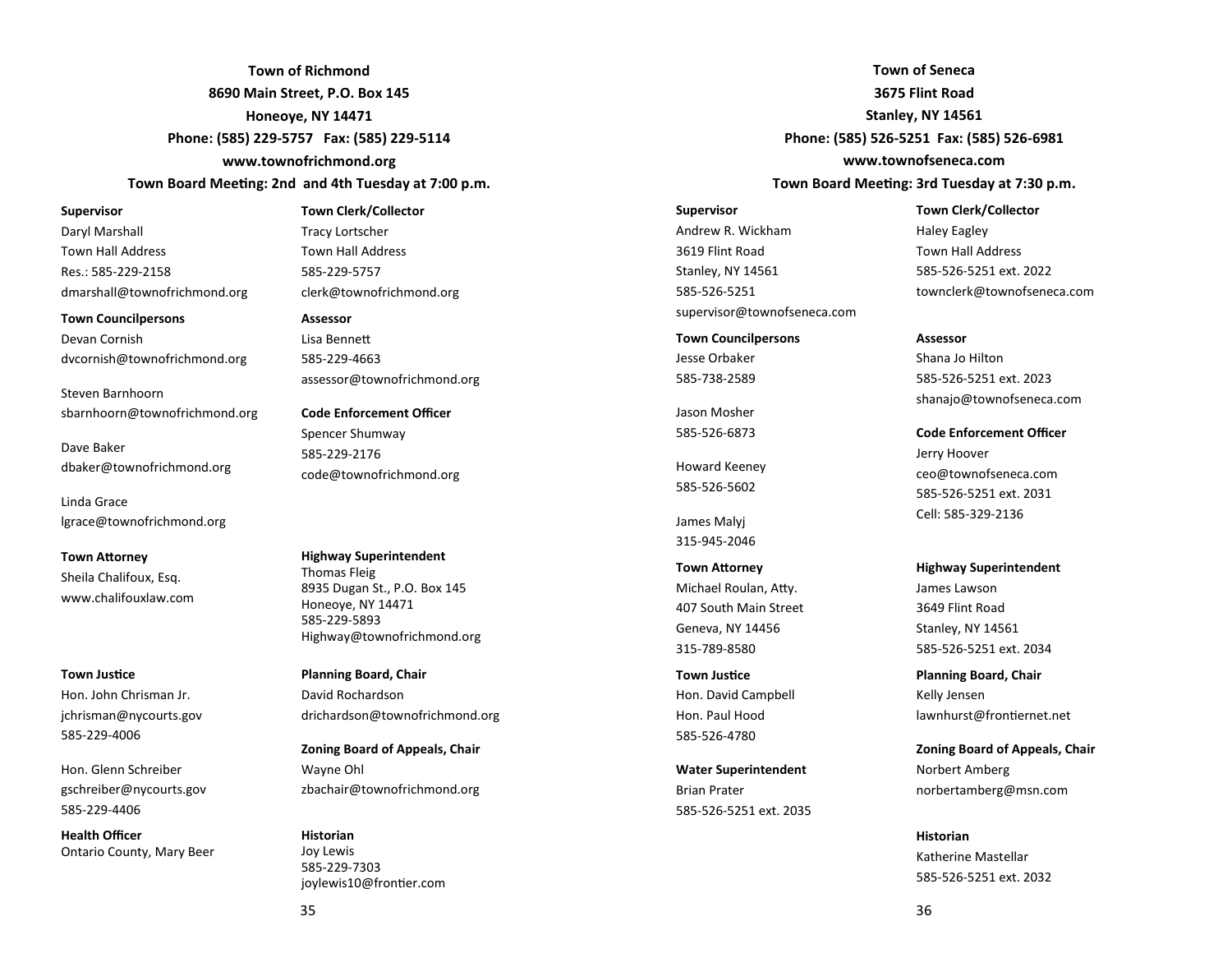**Town of South Bristol 6500 Gannett Hill Road West Naples, NY 14512 Phone: (585) 374-6341 Fax: (585) 374-8918 www.southbristolny.org** Town Board Meeting: 2nd Monday at 7:00 p.m.

#### **Supervisor**

Dan Marshall Town Hall Address 585-374-6341 Daniel.marshall@southbristolny.org

**Town Councilpersons**

Donna Goodwin Donna.goodwin@southbristolny.org

Jim Strickland Jim.strickland@southbristolny.org

Scott Wohlschlegel Scott.wohlschlegel@southbristolny.org

Stephen Cowley Stephen.cowley@southbristolny.org

#### **Town Attorney**

Jeffrey Graff, Esq 26 East Main St. Clifton Springs, NY 14432 315-462-3010 jgraff@jeffgrafflaw.com

#### **Town Justice**

Hon. William Welch Hon. Christopher Miller 585-374-6355

**Health Officer**

Ontario County, Mary Beer

#### **Town Clerk/Collector** Judy Voss

Town Hall Address 585-374-6341 townclerk@southbristolny.org

#### **Assessor**

Valary Muscarella assessor@southbristolny.org

**Code Enforcement Officer** Scott Martin ceo@southbristolny.org

Deputy CEO—Alan Pearce deputyceo@southbristolnu.org

**Highway Superintendent** James Wight Jim.wight@southbristolny.org 585-374-2150 585-746-6620 (after hours)

**Planning Board, Chair** James Ely James.ely@southbristolny.org

**Zoning Board of Appeals, Chair** Tom Burgie honigan@aol.com

**Historian** Beth Thomas

**Town of Victor 85 East Main Street Victor, NY 14564 Phone: (585) 742-5000 Fax: (585) 924-0202 www.victorny.org**

#### Town Board Meeting: 2nd & 4th Monday at 7:00 p.m.

**Supervisor** Jack Marren Town Hall Address 585-742-5020 supervisor@town-victor-ny.us

**Town Councilpersons** David Condon dcondon@town-victor-ny.us

Ed Kahovec ekahovec@town-victor-ny.us

Drew Cusimano dcusimano@town-victor-ny.us

Mike Guinan mguinan@town-victor-ny.us

# **Town Attorney** Frank Pavia—Harris Beach 99 Garnsey Rd. Pittsford, NY 14534 585-419-8709 fpavia@harrisbeach.com

**Town Justice** Hon. Reid A. Holter 585-924-5262 rholter@nycourts.gov

Hon. William F. Kocher 585-924-5775 wkocher@nycourts.gov **Town Clerk/Receiver** Karen Bodine Town Hall Address 585-742-5080 Email kcbodine@town-victor-ny.us

**Assessor** Marlene Murnan 585-742-5010 mmurnan@town-victor-ny.us

**Code Enforcement Officer** Alan Benedict 585-742-5035 ajbenedict@town-victor-ny.us

**Historian Babetter Huber** 585-742-5065 bmhuber@town-victor-ny.us

**Highway Superintendent** Mark Years 60 Rawson Road Victor, NY 14564 585-924-3323 myears@town-victor-ny.us

**Planning Board, Chair** Ernest Santoro esantor1@rochester.rr.com

**Zoning Board of Appeals, Chair** Michael Reinhardt Michael.Reinhardt@ontariocountyny.gov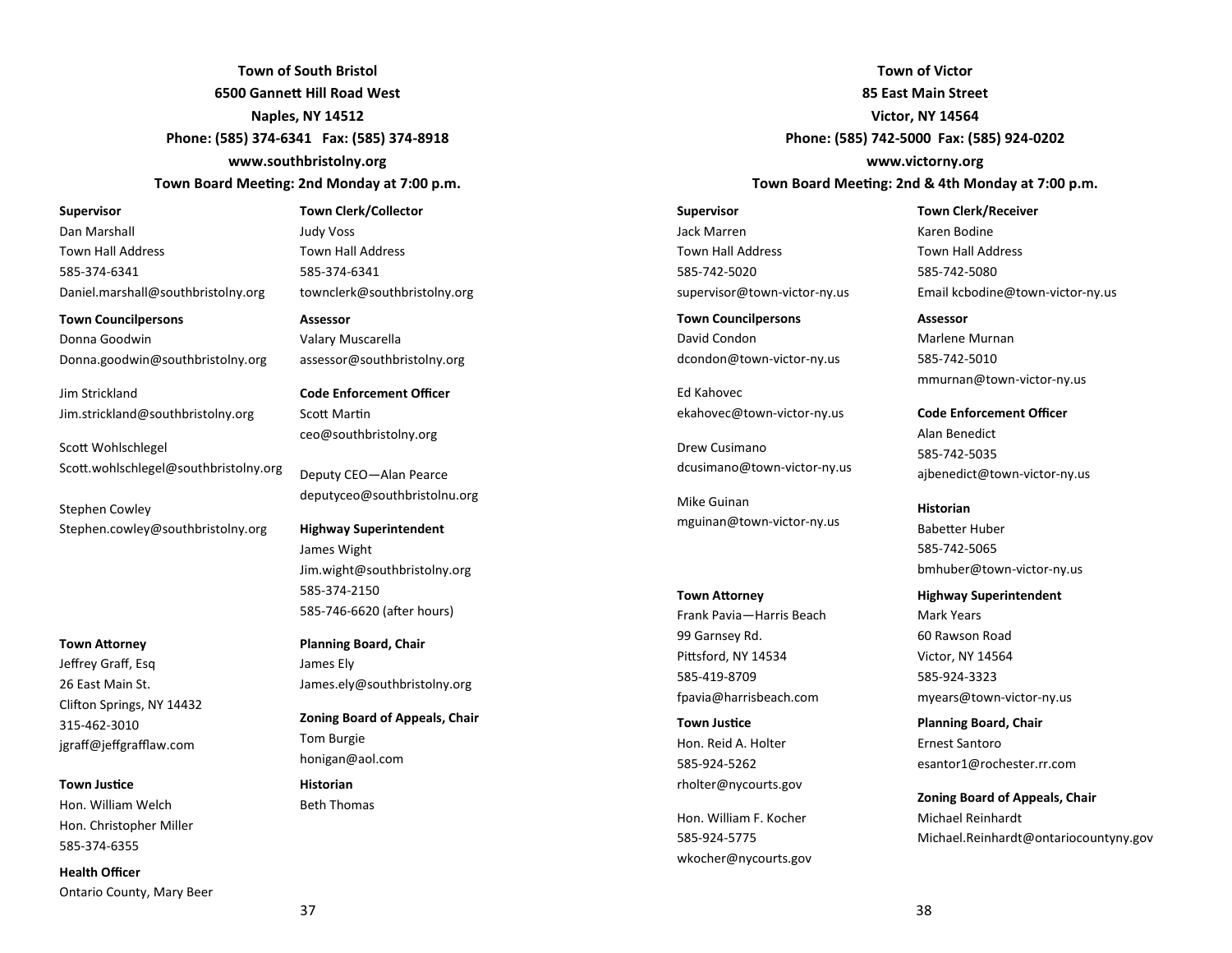**Town of West Bloomfield 9097 Daylight Drive West Bloomfield, NY 14585 Phone: (585) 624-2914 Fax: (585) 624-4830 www.townofwestbloomfield.org** Town Board Meeting: 2nd Wednesday at 7:00 p.m.

#### **Supervisor**

Todd D. Campbell P.O. Box 54 West Bloomfield, NY 14585 585-624-2461 tcampbell@townofwestbloomfield.org

**Town Councilpersons**

Scott Harman Kevin Carey William Travis Robert DeSanctis

#### **Highway Superintendent**

Jeff Ball Town Hall Address highwaysuper@ townofwestbloomfield.org 585-624-2900

#### **Town Attorney**

David Hou, Boylan Code 145 Culver Rd., Suite 100 Rochester, NY 14620 585-232-5300 dhou@boylancode.com

#### **Town Justice**

Hon. Richard Whitesell 585-624-9860 rwhitesell@nycourts.gov

#### **Health Officer**

Mary L. Beer Ontario County Public Health Director 396-4343

Brenda Giglia PO Box 87 West Bloomfield, NY 14585 585-624-2914 townclerk@townofwestbloomfield.org

**Town Clerk/Collector**

**Assessor** Patricia Brede 585-624-9350 assessor@townofwestbloomfield.org

**Code Enforcement Officer** Melissa Lu 585-624-2942 Codeenforcementofficer@townofwestbloomfiled.org

**Planning Board, Chair** Brad Lins jannbrad@frontiernet.net

**Zoning Board of Appeals, Chair** Sue Boardman Sue.boardman@gmail.com

**Planning Board & ZBA Board Clerk** planningzoningclerk@townofwestbloomfield.org

#### **Historian Committee**

39 John Champlin Pat Talley Tom Witzel Mary Twardokus

**City of Canandaigua 2 North Main Street Canandaigua, NY 14424 Phone: (585) 396-5000 Fax: (585) 396-5016 www.canandaiguanewyork.gov City Council Meeting: 1st Thursday at 7:00 p.m.** 

**Mayor** Bob Palumbo 585-394-8768 Bob.Palumbo@canandaiguanewyork.gov

**Supervisor**

David Baker—Wards 1&4 197 North Main St. 585-394-0465 davidbaker197@rochester.rr.com

Richard Russell—Wards 2&3 121 Holiday Harbour 585-721-4698 richardstevenrussell@gmail.com

#### **Council Members**

Ward 1—Nicolas Cutri Ward 2—Dan Unrath Ward 3—Karen White Ward 4-Erich Dittmar At Large-Renee Sutton Thomas Lyon Sim Covington, Jr. Stephen Uebbing

**City Attorney** David Hou Boylan Code, LLP

**City Judge** Hon. Jacqueline Sisson 585-412-5170

**Police Chief** Mathew Nielson —585-337-2112 21 Ontario Street

**Historian** Lynn Paulson—585-394-8354 **City Clerk City Treasurer**  Erin Van Damme Nancy Abdallah 585-337-2169 585-337-2168 EVanDamme@canandaiguanewyork.gov

nancy.abdallah@canandaiguanewyork.gov

**City Manager** John Goodwin 585-337-2174 John.goodwin@canandaiguanewyork.gov

**Assessor** Stephen Pigeon spigen@canandaiguanewyork.gov 585-337-2177

**Code Enforcement Officer**

David LeClair & David Hubble 585-337-2181 or 337-2182 David.LeClair@canandaiguanewyork.gov David.Hubble@canandaiguanewyork.gov

**Zoning Board of Appeals, Chair** Joseph Bader

**Planning Board, Chair** Torsten Rhode rhodetm@gmail.com

**Director of Public Works** James Sprague 205 Saltonstall Street 585-396-5060

James.Sprague@canandaiguanewyork.gov

**Director of Development** Richard Brown 585-337-2179 Richard.brown@canandaiguanewyork.gov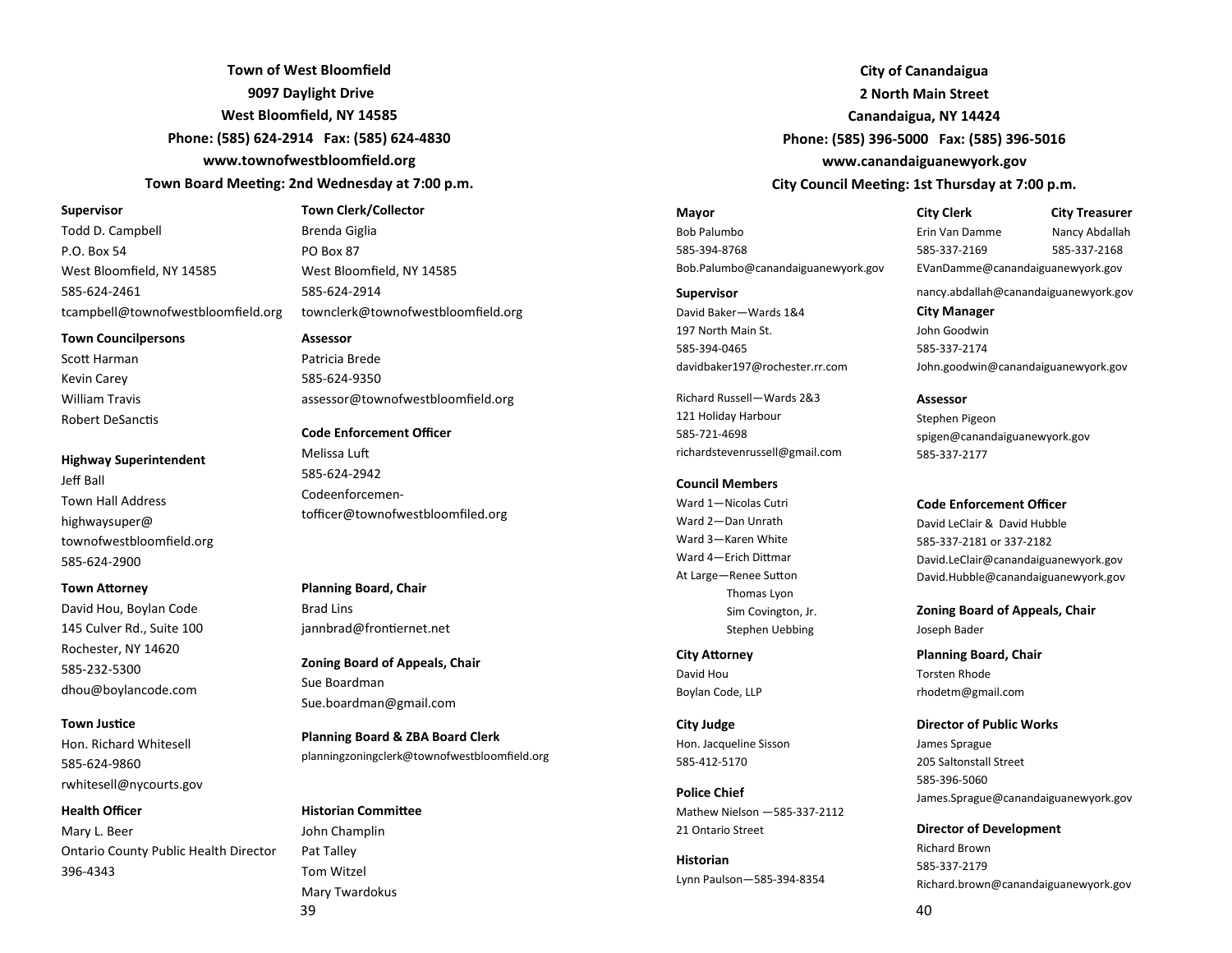**City of Geneva 47 Castle Street Geneva, NY 14456 Phone: (315) 828-6550 Fax: (315) 789-0604** http://cityofgenevany.com/

# **City Council Meeting: 1st Wednesday at 7:00 p.m.**

#### **Mayor**

Steve Valentino 315-521-4853 svalentino@geneva.ny.us

#### **Supervisor**

Dominick T. Vedora—Wards 1&2 144 South West Street 315-789-6839 Dom.vedora@yahoo.com

Louis H. Guard—Wards 3&4 70 Maxwell Avenue 315-694-2782

James Petropoulos—Wards 5&6 506 Exchange Street 347-229-4030

#### **Council Members**

Ward 1—Tom Burrall Ward 2—William j. Pealer Ward 3—Jan Regan Ward 4—Robert K. Camera Ward 5– Laura Salamendra Ward 6– Vacant At Large—Frank I. Gaglianese III Anthony Noone

**City Attorney** Midey, Mirras and Ricci

**City Court** Margaret Mahoney 315-237-6575

**Police Chief** Michael Passalacqua 255 Exchange St. 315-828-6771 mjp@geneva.ny.us

#### **City Clerk**

Lori Guinan 315-789-2603 lguinan@geneva.ny.us

**City Manager**

Vacant 315-828-6585

**Assessor** Stephen Pigeon 315-789-0091 spigeon@geneva.ny.us

**Zoning & Building Coordinator** Neal Braman 315-789-3101 nbraman@geneva.ny.us

**Director of Public Works** Joseph Venu 315-789-3101 jvenuti@geneva.ny.us

**Zoning Board of Appeals, Chair** Andrew Williams 108 North Street

**Planning Board, Chair** Don Cass 149 William Street

**Historian** Karen Osburn 315-781-1847

**Village of Bloomfield 12 Main Street, P.O. Box 459 Bloomfield, NY 14469 Phone: (585) 657-7554 Fax: (585) 257-5167 www.bloomfieldny.org Village Board Meeting: 4th Wednesday at 5:30 p.m.** 

**Mayor** Mark Falsone 12 Main St., PO Box 459 Mayor@bloomfieldny.org

**Village Trustees** Michael Didas

David Poole Marc Falsone Gail Harrington

**Village Attorney** Curt Johnson

**Public Works Supervisor** Brian Rayburn 5R Elm St. 585-657-7319 DPW@bloomfieldny.org

**Water/Sewer collector** Carey Richards Village Hall Address 585-657-7554

**Health Officer** Debra Woodruff 2476 Whalen Rd. Bloomfield, NY 14469 585-657-6431

**Village Clerk** Donna Wollschleger 12 Main St., PO Box 459 Admin@bloomfieldny.org Deputy: Carey Richards

**Code Enforcement Officer** Jim Kier ebtcodeofficer@ townofeastbloomfield.org

**Planning Board, Chair** Ken Martin Village Hall Address ken2macious@yahoo.com

**Zoning Board of Appeals, Chair** Kim Gebo Village Hall Address

**Historian** Ginny Schroeder 8 South Ave. East Bloomfield, NY 14443 585-657-7244 director@ebbs1838.org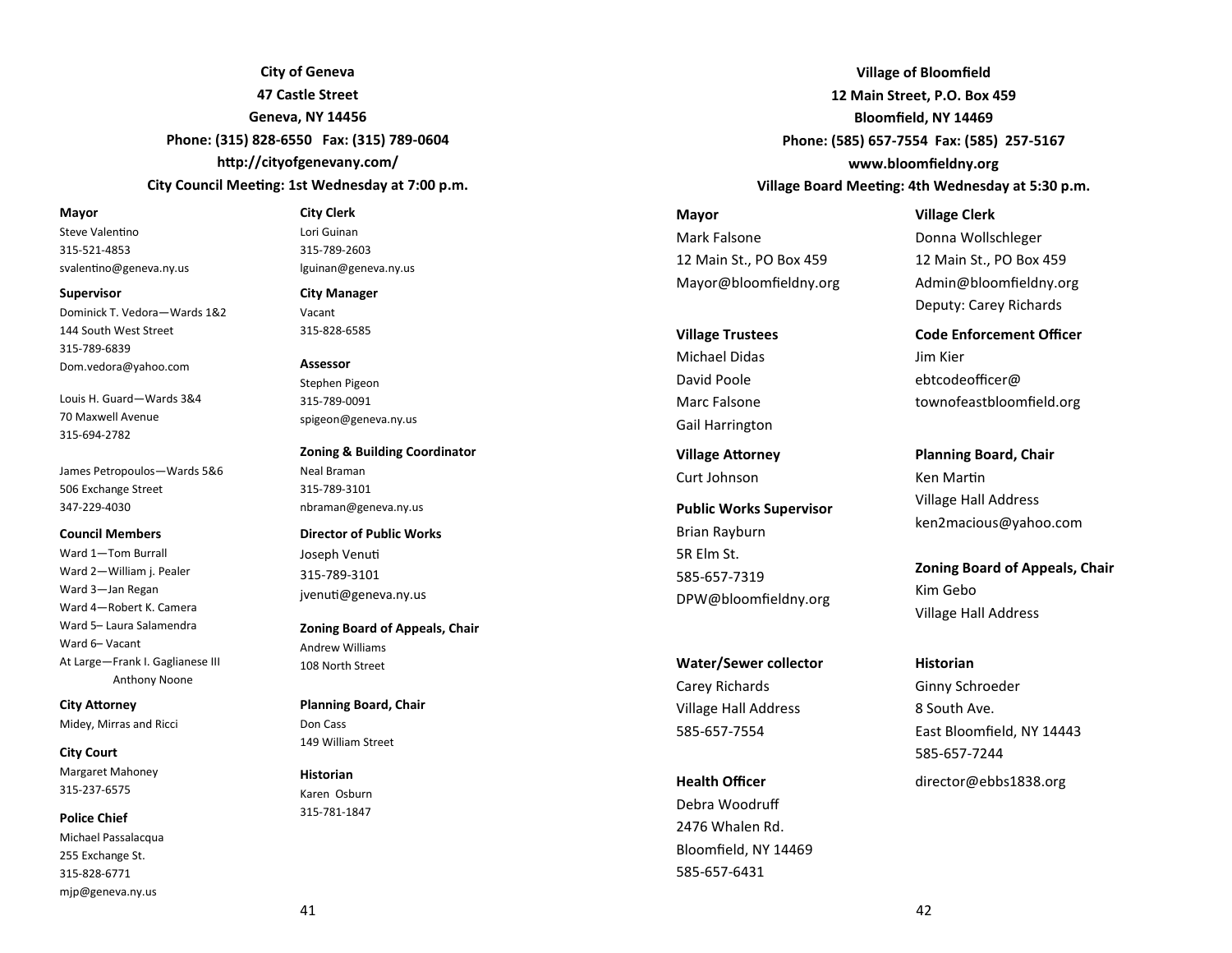**Village of Clifton Springs 1 West Main Street Clifton Springs, NY 14432 Phone: (315) 462-5151 Fax: (315) 462-6235** www.cliftonspringsny.org **Village Board Meeting: 2nd Monday at 6:00 p.m.** 

#### **Mayor**

James Keyes Village Hall Address mayor@CliftonSpringsNY.org

#### **Village Trustees**

Earl Lincoln Jeff Linsner Bryan Gray Brian Rickerson

#### **Village Attorney**

Jeffrey Graff, Esq. 26 East Main St. Clifton Springs, NY 14432 (315) 462-3010 jgraff@jeffgrafflaw.com

# **Village Justice**

Doreen Smithling (315) 462-3048

#### **Water/Sewer Department**

Sewer—Eric Merkley Water—Jason Lannon Village Hall Address

### **Village Clerk/Treasurer** Lori Reals

Village Hall Address clerk@CliftonSpringsNY.org

# **Code Enforcement Officer**

Steve DeHond 1272 County Road 7 (585) 289-3010 ext. 101 sdehond@manchesterny.org

**Planning Board, Chair** Scott Janas

**Zoning Board of Appeals, Chair** Scott Landschoot

# **Public Works Superintendent**

Jason Lannon (315) 462-3542 DPWclifton@ottcmail.com

#### **Historian**

James Conners 9 East Main Street Clifton Springs, NY 14432 (315) 462-7394

**Village of Manchester 8 Clifton Street, P.O. Box 188 Manchester, NY 14504 Phone: (585) 289-4340 Fax: (585) 289-2004 www.villageofmanchester.org Village Board Meeting: 1st Monday at 6:00 p.m.** 

# **Mayor**

Michael J. Buttaccio Village Hall Address mayor@villageofmanchester.org

**Village Trustees** Charles E. Fine William F. Henry

# **Code Enforcement Officer** Steve DeHond 1272 County Road 7 Clifton Springs, NY 14432 (585) 289-3010 ext. 4 sdehond@manchesterny.org

#### **Village Attorney**

John E.Tyo, Esq. P.O. Box 7 Shortsville, NY 14548 585-289-4040

**Manchester-Shortsville Joint Sewer System** Gordon Eddington P.O. Box 188 Manchester, NY 14504 585-289-6018 or 585-289-4340 **Village Clerk/Treasurer** Rita Gurewirch Village Hall Address rjg@rochester.rr.com

# **Deputy Village Clerk** Debra Gulvin-Chase Village Hall Address dagc@rochester.rr.com

**Planning Board, Chair** Judy Robinson Village Hall Address Judya.robin@yahoo.com

**Zoning Board of Appeals, Chair** Allison Libera villman@rochester.rr.com

# **Public Works Department**  George C. Hotchkiss 585-202-7093 George\_Hotchkiss@hotmail.com

**Historian** Nancy W. Johnsen njohnsen57@hotmail.com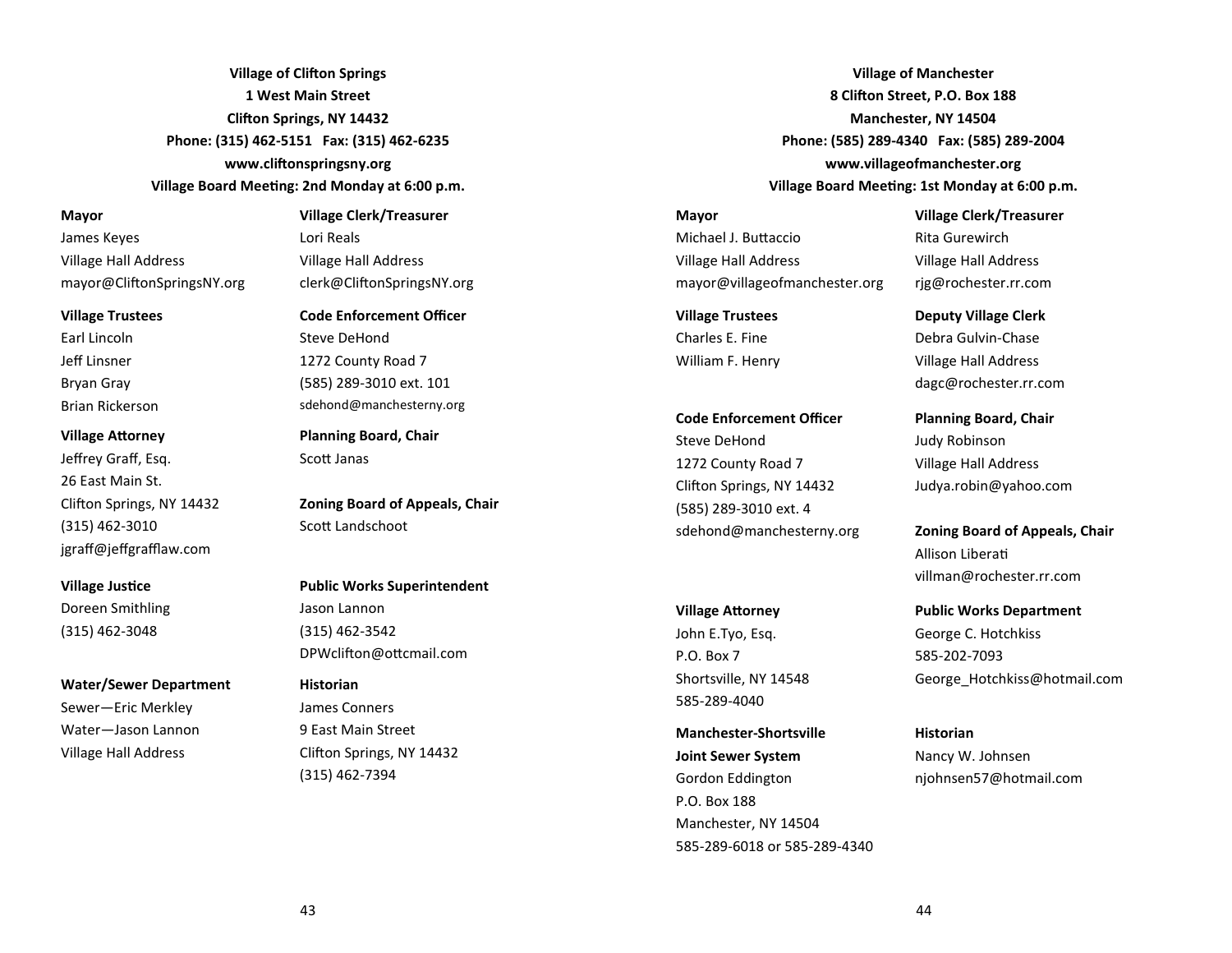**Village of Naples 106 South Main Street, P.O. Box 386 Naples, NY 14512 Phone: (585) 374-2435 Fax: (585) 374-2441 www.naplesny.us**

**Village Board Meeting: 3rd Wednesday at 7:00 p.m.** 

#### **Mayor**

Brian Schenk Village Hall Address brian@naplesny.us

#### **Village Trustees**

Sargent Frappier Tom Schwartz Sean Sullivan Mona Sage Cardinale

**Code Enforcement Officer** Frank Mueller 585-704-0414 codeofficer@naplesny.us

#### **Village Attorney**

David Miller, Esq. 11 North main St. Naples, NY 585-374-2130

#### **Historian**

John Murphy Historian@empireaccess.net

#### **Village Clerk**

Megan Bay Village Hall Address megan@naplesny.us

**Deputy Village Clerk** Jennifer Wheeler

Village Hall Address deputyclerk@naplesny.us

**Planning Board, Chair** Joint with the Town of Naples Joint Chair—Linda Almekinder

**Zoning Board of Appeals, Chair** Joint with the Town of Naples Joint Chair—John Almekinder

**Public Works Superintendent** David G. Voss II 8 Mark Circle Naples, NY 14512 585-738-0702

**Village of Phelps 8 Banta Street, Suite 150 Phelps, NY 14532 Phone: (315) 548-3861 Fax: (315) 548-5958 www.phelpsny.com/village Village Board Meeting: 2nd Monday at 7:00 p.m.** 

#### **Mayor**

Brian Hemminger 38 William Street (315) 521-0812—Cell mayor@phelpsny.com

**Village Trustees** Howard Hughson (315) 548-3790 trustee2@phelpsny.com

Joe DeBrock (315) 318-4015 trustee2@phelpsny.com

B.J. Hicks (315) 548-3381 Bhicks1@rochester.rr.com

Michael Cheney (585) 410-2239 Michaeljcheney628@gmail.com

#### **Historian**

Chris Tiffany Phelps Comm. Historical Society 66 Main Street Phelps, NY 14532 (315) 548-4940

**Village Clerk/Treasurer** Jill Seifert Village Hall Address vpclerk@phelpsny.com

**Deputy Village Clerk/Treasurer** Melissa Lahr vpclerk2@phelpsny.com

**Planning Board, Chair** Randy Sco Village Hall Address Rsco008@rochester.rr.com

**Zoning Board of Appeals, Chair** Pat Hemminger Village Hall Address pathemminger@gmail.com

**Code Enforcement Officer**

Jim Murphy Village Hall Address (315) 548-8542 vpcode@phelpsny.com

#### **Public Works Superintendent**

Kenneth McAllister (315) 548-8003 dpw@phelpsny.com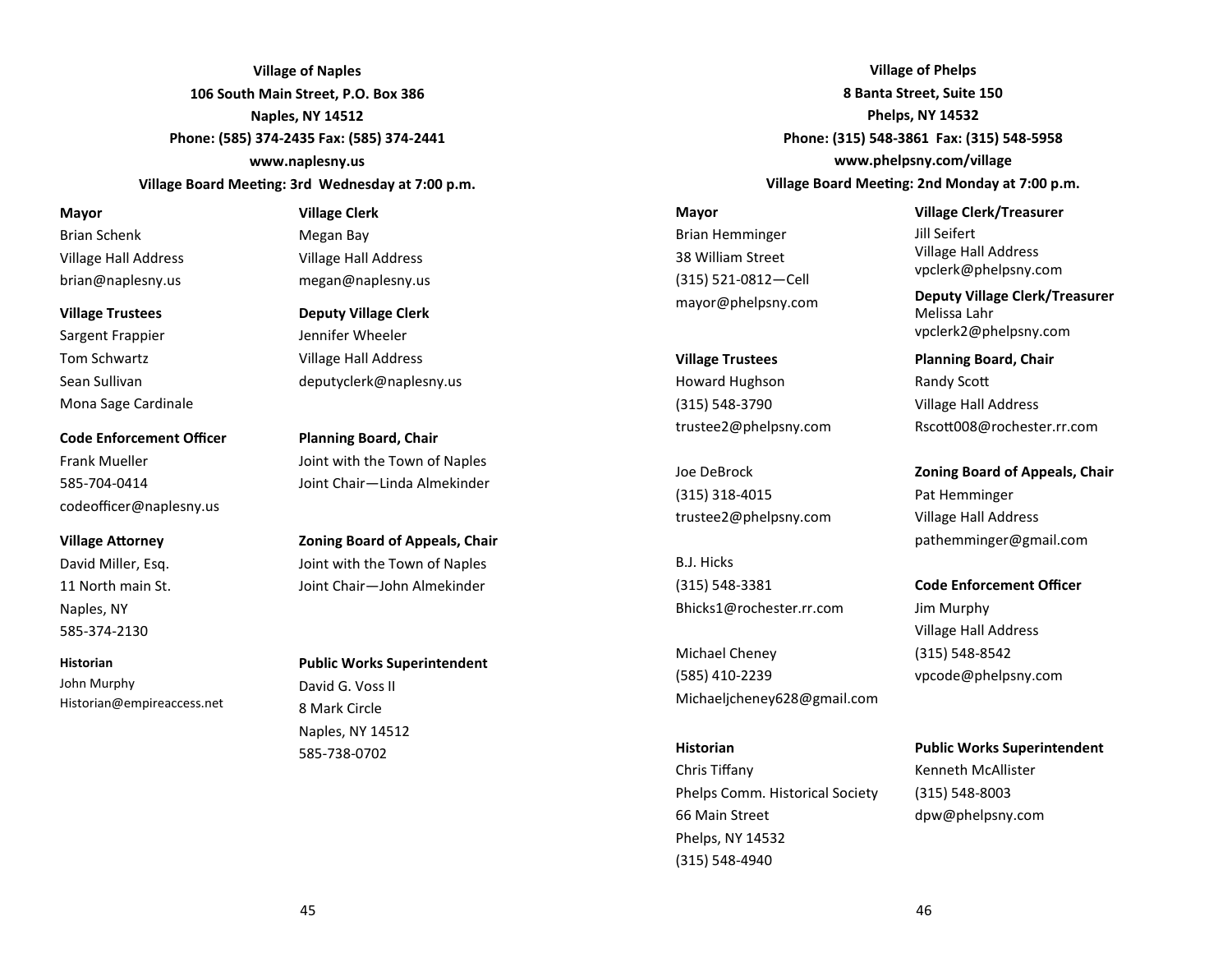**Village of Rushville 1 South Main Street, P.O. Box 51 Rushville, NY 14544 Phone: (585) 554-3415 Fax: (585) 554-4885 www.villageofrushville.com Village Board Meeting: 2nd Monday at 7:00 p.m.** 

#### **Mayor**

David LeClair Village Hall Address 585-554-6160 mayor@villageofrushville.com

#### **Village Trustees**

Mark Fargo Chandra Gilman Doug Rigby Karen Gorton

#### **Village Attorney**

Blair Law Firs, PLLC 3895 Fennell St. Skaneateles, NY 13152 585-919-6210 tblair@fingerlakeslaw.com 315-685-9000

**Historian** Ken Seeling historian@villageofrushville.com 585-554-6085

#### **Village Clerk**

Jeannie Kesel Village Hall Address clerk@villageofrushville.com

#### **Deputy Village Clerk**

Joanne Burley Village Hall Address deputyclerk@villageofrushville.com

**Code Enforcement Officer** Timothy Pagel 585-435-0153

# **Planning Board, Chair** Jamie Landcastle Village Hall Address

**Zoning Board of Appeals, Chair** David Bradshaw Village Hall Address

**Public Works Superintendent** Arthur Rilands Village Hall Address dpq@villageofrushville.com

**Village of Shortsville 6 East Main Street, P.O. Box 218 Shortsville, NY 14548 Phone: (585) 289-6104 Fax: (585) 289-2002 www.villageofshortsville.us** Village Board Meeting: 2nd Wednesday at 3:00 p.m.

**Mayor** Fred Mink Village Hall Address mayor@shortsvilleny.us

**Village Trustees** Roger Lonneville rlonneville@outlook.com

Sharon Trimm strimm@outlook.com

# **Code Enforcement Officer** Steve DeHond 1272 County Road 7 585-289-3010 ext. 107 Sdehond@manchesterny.org

**Village Attorney** John E. Tyo, Esq. P.O. Box 7 Shortsville, NY 14548 585-289-4040

**Historian** Sharon Trimm **Village Clerk/Treasurer**  Amy Alexander Village Hall Address clerk@shortsvilleny.us

**Deputy Village Clerk** Sandy Liberty Village Hall Address deputyclerk@shortsvilleny.us

**Zoning Board of Appeals, Chair** Brad Hixson Village Hall Address

**Public Works Department**  Public Works Supervisor Randy Woodhams

Water Specialist Ryan Tilburg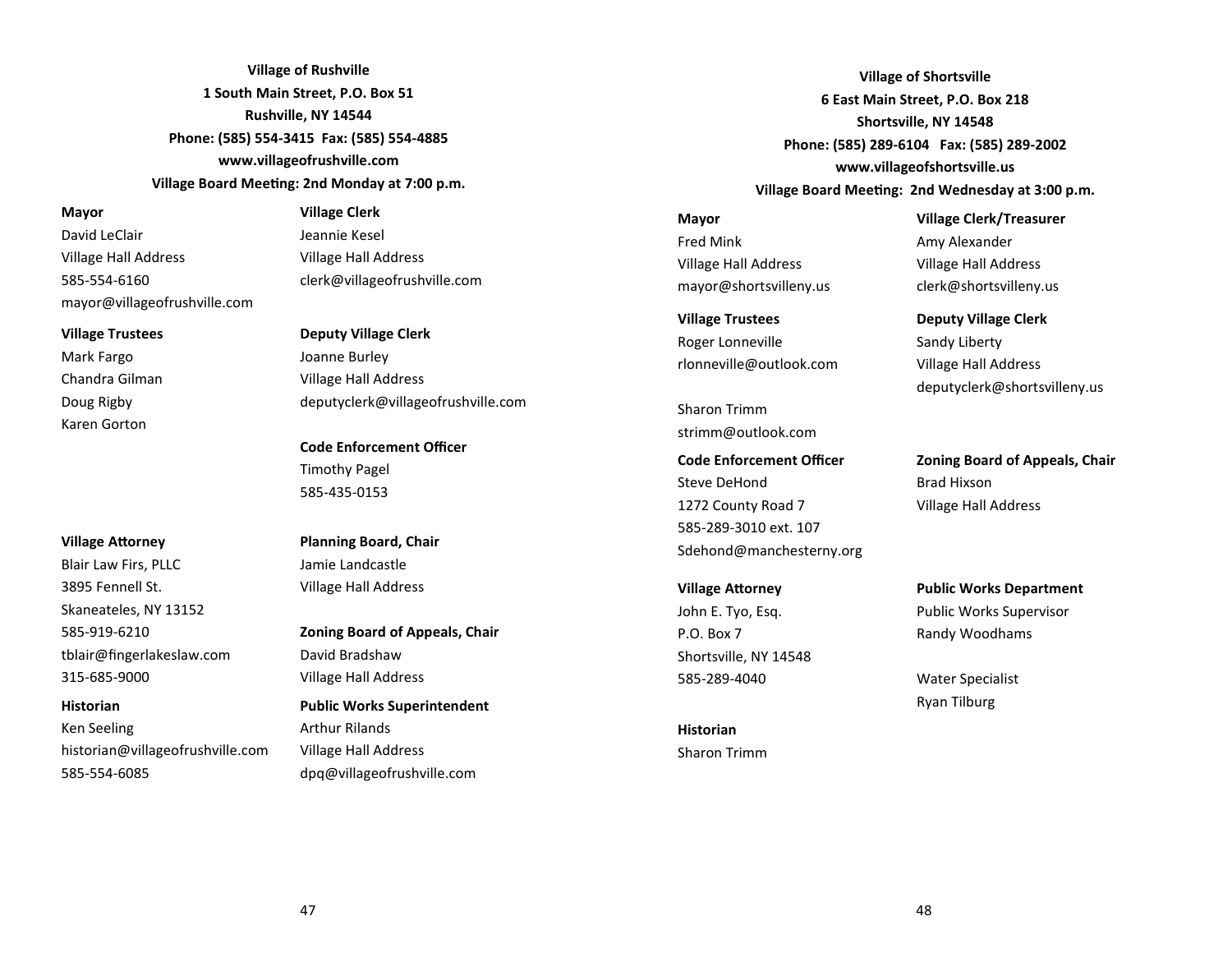# **Telephone Directory**

|                                                                                   |                                                      | Alternatives to Incarceration            | Probation               | 585-393-4234 |
|-----------------------------------------------------------------------------------|------------------------------------------------------|------------------------------------------|-------------------------|--------------|
| <b>Village of Victor</b><br><b>60 East Main Street</b><br><b>Victor, NY 14564</b> |                                                      | <b>Animal Care Facility</b>              | <b>Bill Martin</b>      | 585-396-4589 |
|                                                                                   |                                                      | Archivist/Records Center                 | <b>Rosemary Switzer</b> | 585-396-4376 |
|                                                                                   |                                                      | <b>Board of Supervisors Clerk</b>        | Kristin A. Mueller      | 585-396-4447 |
|                                                                                   | Phone: (585) 924-3311 Fax: (585) 924-0282            | Board of Supervisors Deputy Clerk        | Diane R. Foster         | 585-396-4448 |
|                                                                                   | www.victorny.org                                     | <b>Building &amp; Grounds Bureau</b>     | Steven Vanderbrook      | 585-396-4000 |
|                                                                                   | Village Board Meeting: 1st & 3rd Monday at 7:00 p.m. | Canandaigua Watershed Council            | Kevin Olvany            | 585-396-3630 |
| Mayor                                                                             | <b>Village Clerk/Collector</b>                       | Center for Dispute Settlement            |                         | 315-789-0364 |
| Gary Hadden                                                                       | Pamela Hogenes                                       | Civil Service/Personnel                  | Michele Smith           | 585-396-4465 |
| Village Hall Address                                                              | <b>Village Hall Address</b>                          | Code Enforcement Officer                 | Robert Johnston         | 585-396-4452 |
| Gary.hadden@villageofvictor.org                                                   | villageclerk@villageofvictor.org                     | <b>Conflict Defender</b>                 | Carrie Bleakley         | 585-396-4248 |
| <b>Village Trustees</b>                                                           | <b>Planning Board, Chair</b>                         | <b>Cornell Cooperative Extension</b>     | <b>Tim Davis</b>        | 585-394-3977 |
| <b>Michael Crowley</b>                                                            | Meg Chaides                                          | County Administrator                     | Chris DeBolt            | 585-396-4400 |
| Robert Kelly                                                                      | 585-924-3311                                         | County Administrator, Deputy             | Vacant                  | 585-396-4401 |
| Carol Commisso                                                                    | megchaides@rochester.rr.com                          | <b>County Attorney</b>                   | <b>Holly Adams</b>      | 585-396-4868 |
| Michelle Chalupa                                                                  |                                                      | <b>County Clerk</b>                      | Matthew J. Hoose        | 585-396-4200 |
| <b>Code Enforcement Officer</b>                                                   | <b>Zoning Board of Appeals, Chair</b>                | County Clerk, Deputy                     | Heidi Barend-Guerrie    | 585-396-4200 |
| <b>Todd Smith</b>                                                                 | Sean Sanderson                                       | County Court Judge                       | Hon. Kitty Karle        | 585-412-5278 |
|                                                                                   | 585-455-2645                                         | County Court Judge                       | Hon. Brian Dennis       | 585-412-5344 |
|                                                                                   | sandersonsm@aol.com                                  | County Historian                         | Dr. Preston Pierce      | 585-396-4034 |
| <b>Village Attorney</b>                                                           | <b>Public Works Superintendent</b>                   | <b>County Treasurer</b>                  | Gary G. Baxter          | 585-396-4432 |
| <b>Reid Holter</b>                                                                | John Turner                                          | County Surrogate Judge                   | Hon. Frederick Reed     | 585-412-5283 |
| P.O. Box 567                                                                      | Village Hall Address                                 | DEC, Avon Office                         |                         | 585-226-2466 |
| Fishers, NY 14453                                                                 | dpwdirector@villageofvictor.org                      | Dispute Settlement                       | Kim Reisch              | 585-396-0840 |
| 585-924-0540                                                                      |                                                      | <b>District Attorney</b>                 | James B. Ritts          | 585-396-4010 |
| rholter@frontiernet.net                                                           |                                                      | Economic Developer                       | Vacant                  | 585-396-4460 |
| <b>Historian</b>                                                                  |                                                      | Elections Commissioner (D)               | Charles Evangelista     | 585-396-4005 |
| <b>Babette Huber</b>                                                              |                                                      | Elections Commissioner (R)               | Michael Northrup        | 585-396-4005 |
| 585-742-5065                                                                      |                                                      | <b>Emergency Management Office</b>       | Jeff Harloff            | 585-396-4310 |
| bmhuber@town-victor-ny.us                                                         |                                                      | <b>Family Court Clerk</b>                | Bernadette Smith        | 585-412-5299 |
|                                                                                   |                                                      | <b>Finance Director</b>                  | Mary Gates              | 585-396-4441 |
|                                                                                   |                                                      | Finger Lakes Community College President | Dr. Robert Nye          | 585-394-3500 |
|                                                                                   |                                                      | <b>Finger Lakes Visitors Connection</b>  | Valerie Knoblauch       | 585-394-3915 |
|                                                                                   |                                                      | Freedom of Information Access Officer    | <b>Rosemary Switzer</b> | 585-396-4376 |
|                                                                                   |                                                      | Highway Office                           | Daniel Rago             | 585-396-4242 |
|                                                                                   | 49                                                   | Human Resources, Workers' Comp.          | Michele Smith<br>50     | 585-396-4465 |
|                                                                                   |                                                      | Industrial Development Agency            | Vacant                  | 585-396-4460 |